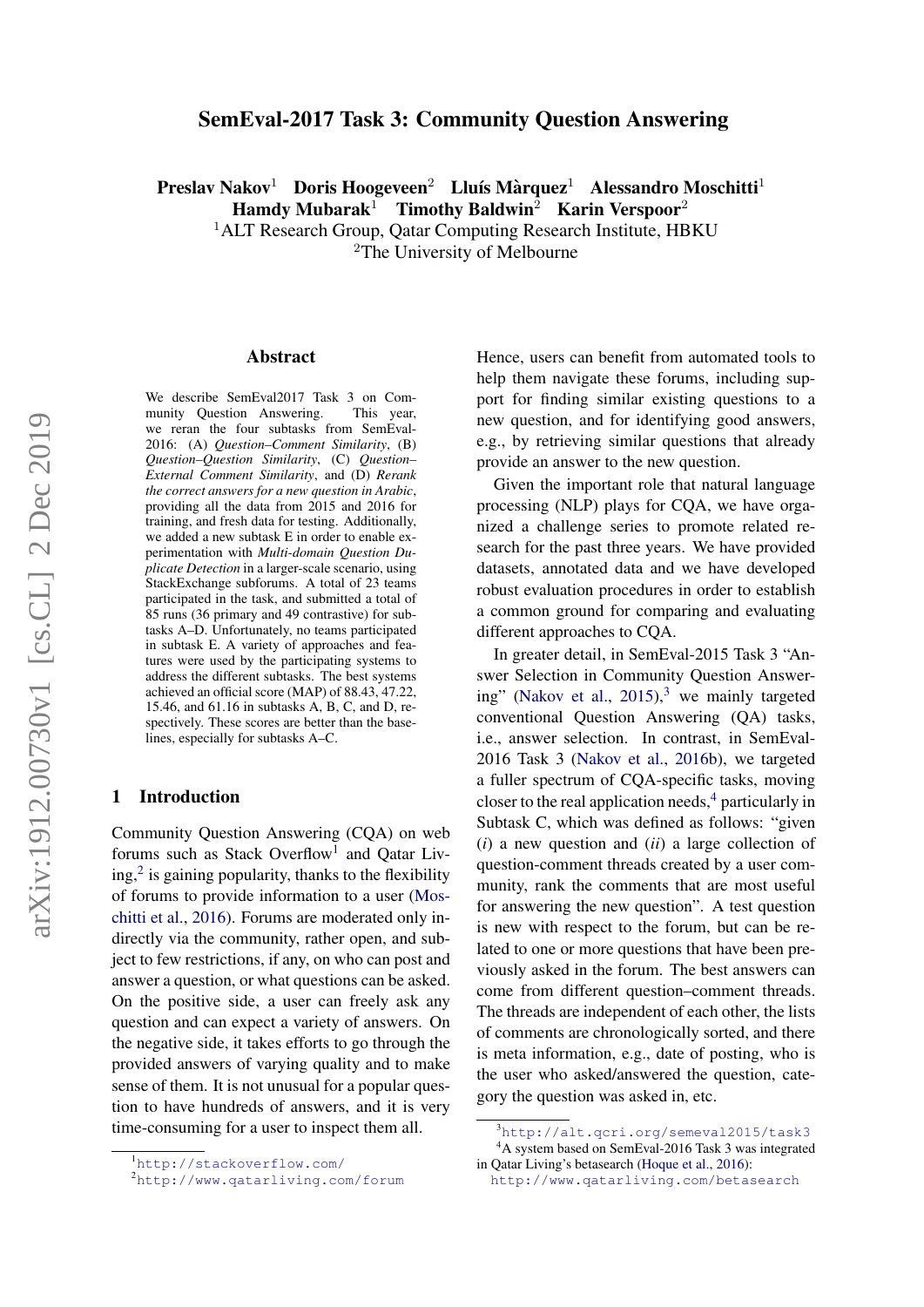The comments in a thread are intended to answer the question initiating that thread, but since this is a resource created by a community of casual users, there is a lot of noise and irrelevant material, in addition to the complications of informal language use, typos, and grammatical mistakes. Questions in the collection can also be related in different ways, although there is in general no explicit representation of this structure.

In addition to Subtask C, we designed subtasks A and B to give participants the tools to create a CQA system to solve subtask C. Specifically, Subtask A (*Question-Comment Similarity*) is defined as follows: "given a question from a question– comment thread, rank the comments according to their relevance (similarity) with respect to the question." Subtask B (*Question-Question Similarity*) is defined as follows: "given a new question, rerank all similar questions retrieved by a search engine, assuming that the answers to the similar questions should also answer the new question."

The relationship between subtasks A, B, and C is illustrated in Figure [1.](#page-1-0) In the figure,  $q$  stands for the new question,  $q'$  is an existing related question, and  $c$  is a comment within the thread of question  $q'$ . The edge  $\overline{qc}$  relates to the main CQA task (subtask C), i.e., deciding whether a comment for a potentially related question is a good answer to the original question. This relation captures the *relevance* of c for q. The edge  $\overline{qq'}$  represents the similarity between the original and the related questions (subtask B). This relation captures the *relatedness* of q and q'. Finally, the edge  $\overline{q'c}$  represents the decision of whether  $c$  is a good answer for the question from its thread,  $q'$  (subtask A). This relation captures the *appropriateness* of  $c$  for  $q'$ . In this particular example, q and  $q'$  are indeed related, and c is a good answer for both  $q'$  and q.

The participants were free to approach Subtask C with or without solving Subtasks A and B, and participation in the main subtask and/or the two subtasks was optional.

We had three objectives for the first two editions of our task: (*i*) to focus on semantic-based solutions beyond simple "bag-of-words" representations and "word matching" techniques; (*ii*) to study new NLP challenges arising in the CQA scenario, e.g., relations between the comments in a thread, relations between different threads, and question-to-question similarity; and (*iii*) to facilitate the participation of non-IR/QA experts.

<span id="page-1-0"></span>

Figure 1: The similarity triangle for CQA, showing the three pairwise interactions between the original question  $q$ , the related question  $q'$ , and a comment  $c$  in the related question's thread.

The third objective was achieved by providing the set of potential answers and asking the participants to (re)rank the answers, and also by defining two optional subtasks (A and B), in addition to the main subtask (i.e., C).

Last year, we were successful in attracting a large number of participants to all subtasks. However, as the task design was new (we added subtasks B and C in the 2016 edition of the task), we felt that participants would benefit from a rerun, with new test sets for subtasks A–C.

We preserved the multilinguality aspect (as in 2015 and 2016), providing data for two languages: English and Arabic. In particular, we had an Arabic subtask D, which used data collected from three medical forums. This year, we used a slightly different procedure for the preparation of test set compared to the way the training, development, and test data for subtask D was collected last year.

Additionally, we included a new subtask, subtask E, which enables experimentation on *Question–Question Similarity* on a large-scale CQA dataset, i.e., StackExchange, based on the CQADupStack data set [\(Hoogeveen et al.,](#page-14-1) [2015\)](#page-14-1). Subtask E is a *duplicate question detection* task, and like Subtask B, it is focused on question– question similarity. Participants were asked to rerank 50 candidate questions according to their relevance with respect to each query question. The subtask included several elements that differentiate it from Subtask B (see Section [3.2\)](#page-6-0).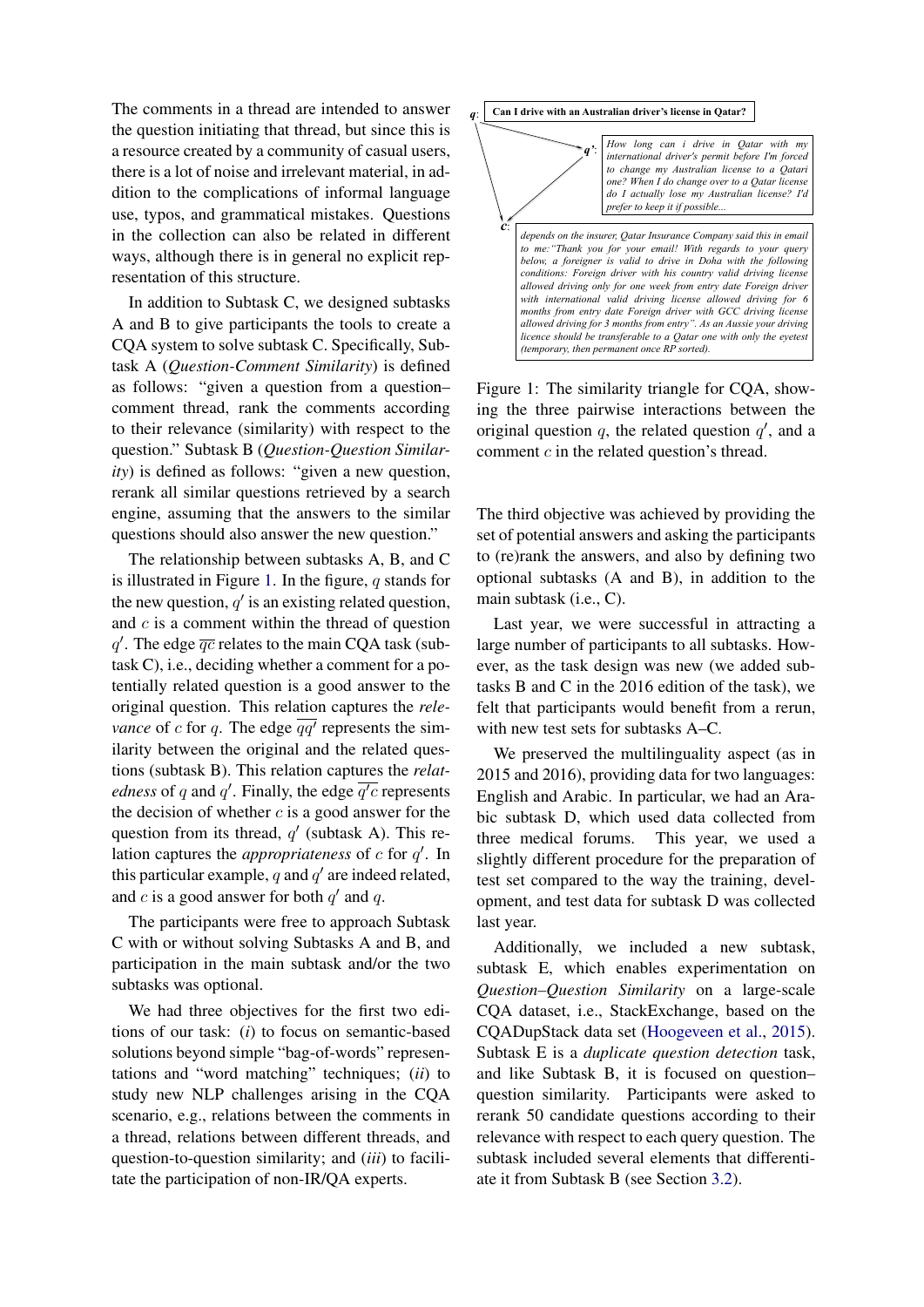We provided manually annotated training data for both languages and for all subtasks. All examples were manually labeled by a community of annotators using a crowdsourcing platform. The datasets and the annotation procedure for the old data for subtasks A, B and C are described in [\(Nakov et al.,](#page-15-2) [2016b\)](#page-15-2). In order to produce the new data for Subtask D, we used a slightly different procedure compared to 2016, which we describe in Section [3.1.1.](#page-6-1)

The remainder of this paper is organized as follows: Section [2](#page-2-0) introduces related work. Section [3](#page-4-0) gives a more detailed definition of the subtasks; it also describes the datasets and the process of their creation, and it explains the evaluation measures we used. Section [4](#page-8-0) presents the results for all subtasks and for all participating systems. Section [5](#page-10-0) summarizes the main approaches used by these systems and provides further discussion. Finally, Section [6](#page-11-0) presents the main conclusions.

# <span id="page-2-0"></span>2 Related Work

The first step to automatically answer questions on CQA sites is to retrieve a set of questions similar to the question that the user has asked. This set of similar questions is then used to extract possible answers for the original input question. Despite its importance, question similarity for CQA is a hard task due to problems such as the "lexical gap" between the two questions.

*Question-question similarity* has been featured as a subtask (subtask B) of SemEval-2016 Task 3 on Community Question Answering [\(Nakov et al.,](#page-15-2) [2016b\)](#page-15-2); there was also a similar subtask as part of SemEval-2016 Task 1 on Semantic Textual Similarity [\(Agirre et al.,](#page-12-0) [2016\)](#page-12-0). Question-question similarity is an important problem with application to question recommendation, question duplicate detection, community question answering, and question answering in general. Typically, it has been addressed using a variety of textual similarity measures. Some work has paid attention to modeling the question topic, which can be done explicitly, e.g., using question topic and focus [\(Duan et al.,](#page-13-0) [2008\)](#page-13-0) or using a graph of topic terms [\(Cao et al.,](#page-12-1) [2008\)](#page-12-1), or implicitly, e.g., using a language model with a smoothing method based on the category structure of Yahoo! Answers [\(Cao](#page-12-2) [et al.,](#page-12-2) [2009\)](#page-12-2) or using LDA topic language model that matches the questions not only at the term level but also at the topic level [\(Zhang et al.,](#page-16-0) [2014\)](#page-16-0).

Another important aspect is syntactic structure, e.g., [Wang et al.](#page-16-1) [\(2009\)](#page-16-1) proposed a retrieval model for finding similar questions based on the similarity of syntactic trees, and [Da San Martino et al.](#page-12-3) [\(2016\)](#page-12-3) used syntactic kernels. Yet another emerging approach is to use neural networks, e.g., [dos](#page-13-1) [Santos et al.](#page-13-1) [\(2015\)](#page-13-1) used convolutional neural networks (CNNs), [Romeo et al.](#page-15-3) [\(2016\)](#page-15-3) used long short-term memory (LSTMs) networks with neural attention to select the important part of text when comparing two questions, and [Lei et al.](#page-14-2) [\(2016\)](#page-14-2) used a combined recurrent–convolutional model to map questions to continuous semantic representations. Finally, translation [\(Jeon et al.,](#page-14-3) [2005;](#page-14-3) [Zhou et al.,](#page-16-2) [2011\)](#page-16-2) and cross-language models [\(Da San Martino et al.,](#page-13-2) [2017\)](#page-13-2) have also been popular for question-question similarity.

*Question-answer similarity* has been a subtask (subtask A) of our task in its two previous editions [\(Nakov et al.,](#page-15-1) [2015,](#page-15-1) [2016b\)](#page-15-2). This is a wellresearched problem in the context of general question answering. One research direction has been to try to match the syntactic structure of the question to that of the candidate answer. For example, [Wang et al.](#page-16-3) [\(2007\)](#page-16-3) proposed a probabilistic quasi-synchronous grammar to learn syntactic transformations from the question to the candidate answers. [Heilman and Smith](#page-13-3) [\(2010\)](#page-13-3) used an algorithm based on Tree Edit Distance (TED) to learn tree transformations in pairs. [Wang and](#page-16-4) [Manning](#page-16-4) [\(2010\)](#page-16-4) developed a probabilistic model to learn tree-edit operations on dependency parse trees. [Yao et al.](#page-16-5) [\(2013\)](#page-16-5) applied linear chain conditional random fields (CRFs) with features derived from TED to learn associations between questions and candidate answers. Moreover, syntactic structure was central for some of the top systems that participated in SemEval-2016 Task 3 [\(Filice et al.,](#page-13-4) [2016;](#page-13-4) Barrón-Cedeño et al., [2016\)](#page-12-4).

Another important research direction has been on using neural network models for questionanswer similarity [\(Feng et al.,](#page-13-5) [2015;](#page-13-5) [Severyn and](#page-15-4) [Moschitti,](#page-15-4) [2015;](#page-15-4) [Wang and Nyberg,](#page-16-6) [2015;](#page-16-6) [Tan](#page-15-5) [et al.,](#page-15-5) [2015;](#page-15-5) Barrón-Cedeño et al., [2016;](#page-12-4) [Filice](#page-13-4) [et al.,](#page-13-4) [2016;](#page-13-4) [Mohtarami et al.,](#page-15-6) [2016\)](#page-15-6). For instance, [Tan et al.](#page-15-5) [\(2015\)](#page-15-5) used neural attention over a bidirectional long short-term memory (LSTM) neural network in order to generate better answer representations given the questions. Another example is the work of [Tymoshenko et al.](#page-16-7) [\(2016\)](#page-16-7), who combined neural networks with syntactic kernels.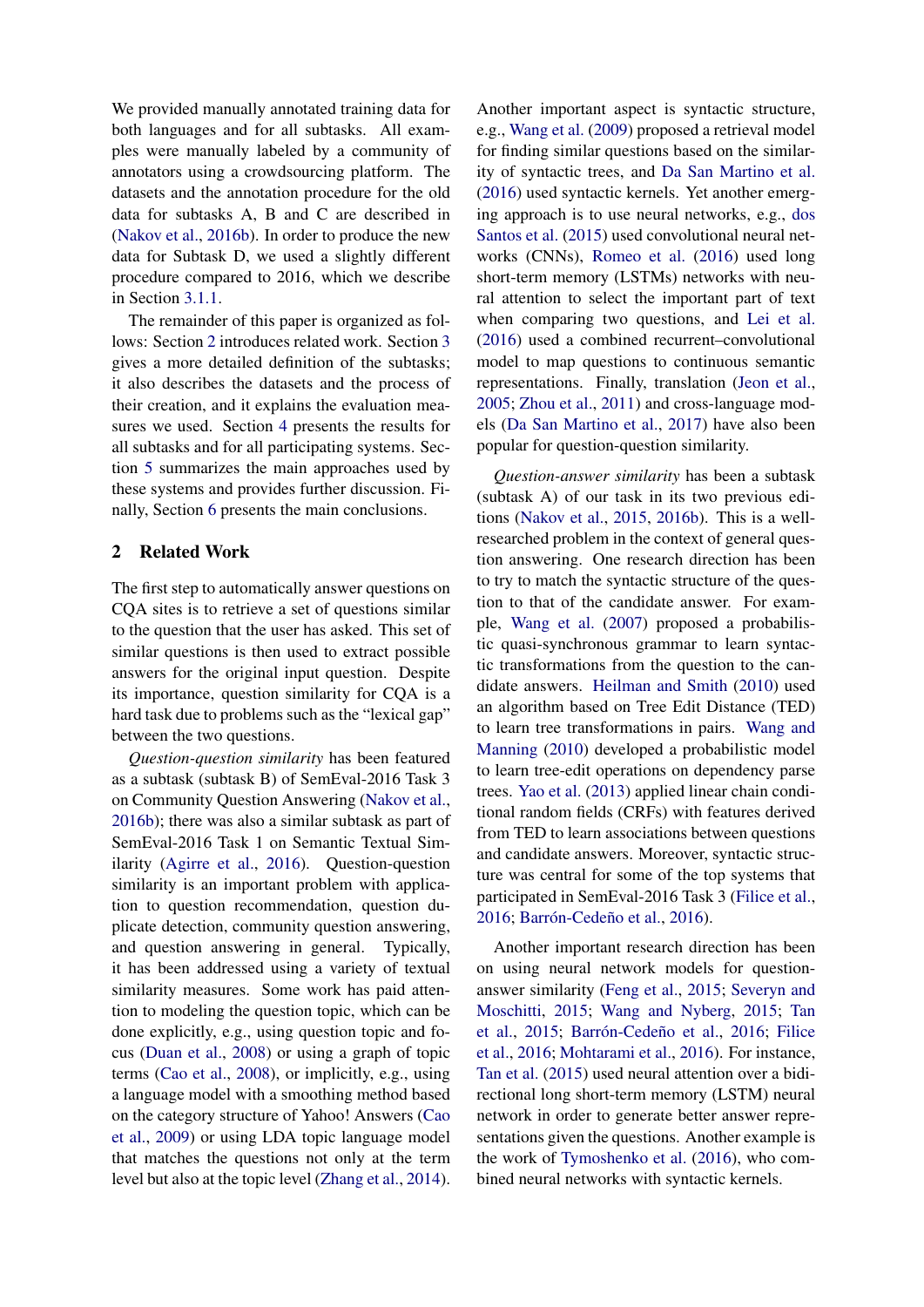Yet another research direction has been on using machine translation models as features for question-answer similarity [\(Berger et al.,](#page-12-5) [2000;](#page-12-5) [Echihabi and Marcu,](#page-13-6) [2003;](#page-13-6) [Jeon et al.,](#page-14-3) [2005;](#page-14-3) [Sori](#page-15-7)[cut and Brill,](#page-15-7) [2006;](#page-15-7) [Riezler et al.,](#page-15-8) [2007;](#page-15-8) [Li and](#page-14-4) [Manandhar,](#page-14-4) [2011;](#page-14-4) [Surdeanu et al.,](#page-15-9) [2011;](#page-15-9) [Tran](#page-16-8) [et al.,](#page-16-8) [2015;](#page-16-8) [Hoogeveen et al.,](#page-13-7) [2016a;](#page-13-7) [Wu and](#page-16-9) [Zhang,](#page-16-9) [2016\)](#page-16-9), e.g., a variation of IBM model 1 [\(Brown et al.,](#page-12-6) [1993\)](#page-12-6), to compute the probability that the question is a "translation" of the candidate answer. Similarly, (Guzmán et al., [2016a](#page-13-8)[,b\)](#page-13-9) ported an entire machine translation evaluation frame-work (Guzmán et al., [2015\)](#page-13-10) to the CQA problem.

Using information about the answer thread is another important direction, which has been explored mainly to address Subtask A. In the 2015 edition of the task, the top participating systems used thread-level features, in addition to local features that only look at the question–answer pair. For example, the second-best team, HITSZ-ICRC, used as a feature the position of the comment in the thread, such as whether the answer is first or last [\(Hou et al.,](#page-14-5) [2015\)](#page-14-5). Similarly, the third-best team, QCRI, used features to model a comment in the context of the entire comment thread, focusing on user interaction [\(Nicosia et al.,](#page-15-10) [2015\)](#page-15-10). Finally, the fifth-best team, ICRC-HIT, treated the answer selection task as a sequence labeling problem and proposed recurrent convolutional neural networks to recognize good comments [\(Zhou et al.,](#page-16-10) [2015b\)](#page-16-10).

In follow-up work, [Zhou et al.](#page-16-11) [\(2015a\)](#page-16-11) included long-short term memory (LSTM) units in their convolutional neural network to model the classification sequence for the thread, and Barrón-Cedeño [et al.](#page-12-7) [\(2015\)](#page-12-7) exploited the dependencies between the thread comments to tackle the same task. This was done by designing features that look globally at the thread and by applying structured prediction models, such as CRFs.

This research direction was further extended by [Joty et al.](#page-14-6) [\(2015\)](#page-14-6), who used the output structure at the thread level in order to make more consistent global decisions about the goodness of the answers in the thread. They modeled the relations between pairs of comments at any distance in the thread, and combined the predictions of local classifiers using graph-cut and Integer Linear Programming. In follow up work, [Joty et al.](#page-14-7) [\(2016\)](#page-14-7) proposed joint learning models that integrate inference within the learning process using global normalization and an Ising-like edge potential.

*Question–External comment similarity* is our main task (subtask C), and it is inter-related to subtasks A and B, as described in the triangle of Figure [1.](#page-1-0) This task has been much less studied in the literature, mainly because its definition is specific to our SemEval Task 3, and it first appeared in the 2016 edition [\(Nakov et al.,](#page-15-2) [2016b\)](#page-15-2). Most of the systems that took part in the competition, including the winning system of the SUper team [\(Mihaylova et al.,](#page-14-8) [2016\)](#page-14-8), approached the task indirectly by solving subtask A at the thread level and then using these predictions together with the reciprocal rank of the related questions in order to produce a final ranking for subtask C. One exception is the *KeLP* system [\(Fil](#page-13-4)[ice et al.,](#page-13-4) [2016\)](#page-13-4), which was ranked second in the competition. This system combined information from different subtasks and from all input components. It used a modular kernel function, including stacking from independent subtask A and B classifiers, and applying SVMs to train a Good vs. Bad classifier [\(Filice et al.,](#page-13-4) [2016\)](#page-13-4). In a related study, [Nakov et al.](#page-15-11) [\(2016a\)](#page-15-11) discussed the input information to solve Subtask C, and concluded that one has to model mainly question-to-question similarity (Subtask B) and answer goodness (subtask A), while modeling the direct relation between the new question and the candidate answer (from a related question) was found to be far less important.

Finally, in another recent approach, [Bonadiman](#page-12-8) [et al.](#page-12-8) [\(2017\)](#page-12-8) studied how to combine the different CQA subtasks. They presented a multitask neural architecture where the three tasks are trained together with the same representation. The authors showed that the multitask system yields good improvement for Subtask C, which is more complex and clearly dependent on the other two tasks.

*Some notable features across all subtasks.* Finally, we should mention some interesting features used by the participating systems across all three subtasks. This includes fine-tuned word em-beddings<sup>[5](#page-3-0)</sup> [\(Mihaylov and Nakov,](#page-14-9) [2016b\)](#page-14-9); features modeling text complexity, veracity, and user troll-ness<sup>[6](#page-3-1)</sup> [\(Mihaylova et al.,](#page-14-8) [2016\)](#page-14-8); sentiment polarity features [\(Nicosia et al.,](#page-15-10) [2015\)](#page-15-10); and PMI-based goodness polarity lexicons [\(Balchev et al.,](#page-12-9) [2016;](#page-12-9) [Mihaylov et al.,](#page-14-10) [2017a\)](#page-14-10).

<span id="page-3-0"></span><sup>5</sup>[https://github.com/tbmihailov/](https://github.com/tbmihailov/semeval2016-task3-cqa) [semeval2016-task3-cqa](https://github.com/tbmihailov/semeval2016-task3-cqa)

<span id="page-3-1"></span><sup>&</sup>lt;sup>6</sup>Using a heuristic that if several users call somebody a troll, then s/he should be one [\(Mihaylov et al.,](#page-14-11) [2015a,](#page-14-11)[b;](#page-14-12) [Mi](#page-14-13)[haylov and Nakov,](#page-14-13) [2016a;](#page-14-13) [Mihaylov et al.,](#page-14-14) [2017b\)](#page-14-14).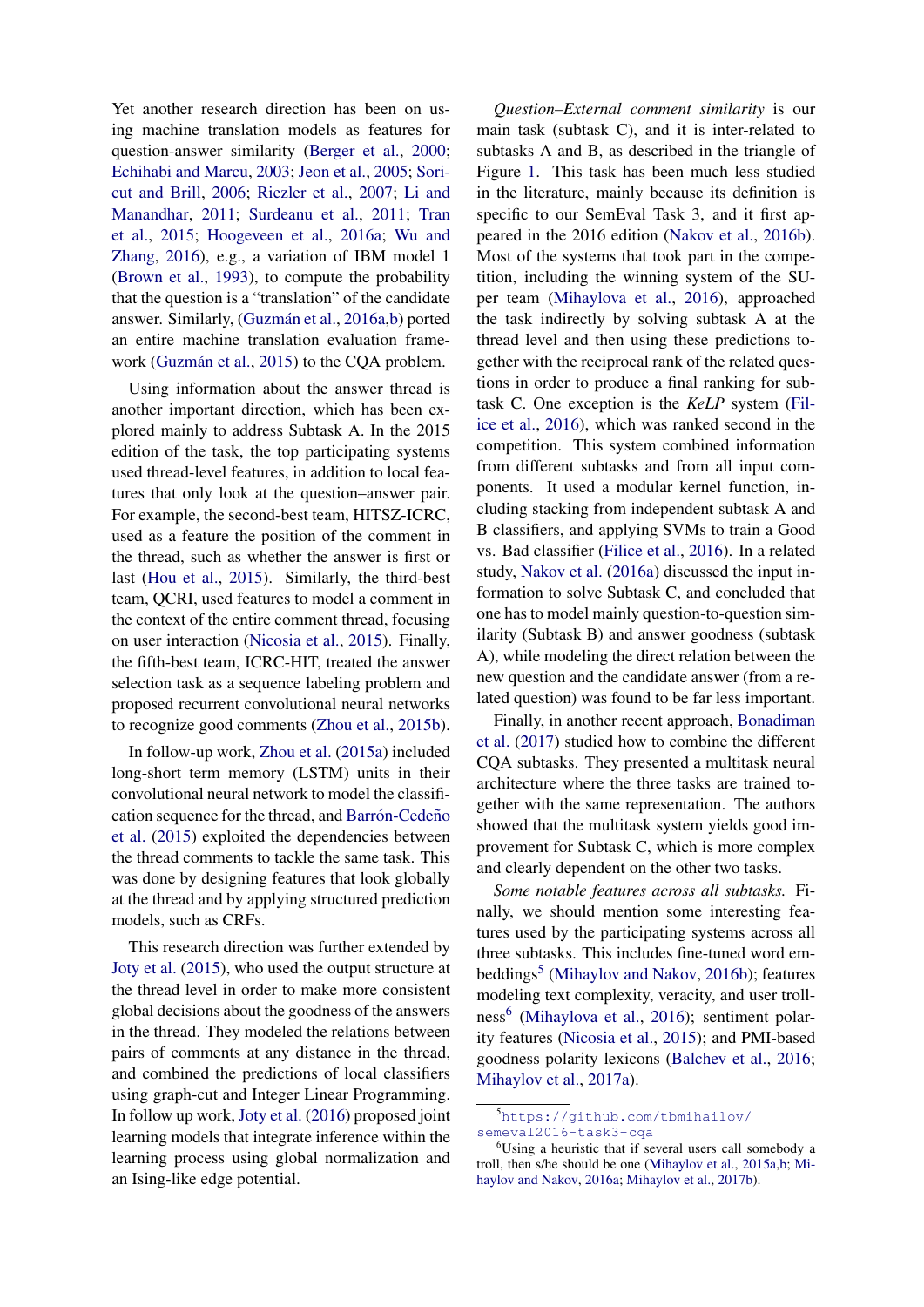<span id="page-4-3"></span>

| Category                                                      | Train+Dev+Test<br>from SemEval-2015 | $Train(1,2)+Dev+Test$<br>from SemEval-2016 | <b>Test</b> |
|---------------------------------------------------------------|-------------------------------------|--------------------------------------------|-------------|
| <b>Original Questions</b>                                     |                                     | $(200+67)+50+70$                           | 88          |
| <b>Related Questions</b>                                      | $2,480+291+319$                     | $(1,999+670)+500+700$                      | 880         |
| - Perfect Match                                               |                                     | $(181+54)+59+81$                           | 24          |
| – Relevant                                                    |                                     | $(606+242)+155+152$                        | 139         |
| – Irrelevant                                                  |                                     | $(1,212+374)+286+467$                      | 717         |
| <b>Related Comments</b>                                       |                                     | $(19,990+6,700)+5,000+7,000$               | 8,800       |
| (with respect to Original Question)                           |                                     |                                            |             |
| – Good                                                        |                                     | $(1,988+849)+345+654$                      | 246         |
| - Bad                                                         |                                     | $(16,319+5,154)+4,061+5,943$               | 8,291       |
| - Potentially Useful                                          |                                     | $(1,683+697)+594+403$                      | 263         |
| <b>Related Comments</b><br>(with respect to Related Question) | 14,893+1,529+1,876                  | $(14,110+3,790)+2,440+3,270$               | 2,930       |
| – Good                                                        | 7.418+813+946                       | $(5,287+1,364)+818+1,329$                  | 1,523       |
| – Bad                                                         | 5,971+544+774                       | $(6,362+1,777)+1,209+1,485$                | 1,407       |
| - Potentially Useful                                          | $1,504+172+156$                     | $(2,461+649)+413+456$                      | $\theta$    |

Table 1: Statistics about the English CQA-QL dataset. Note that the *Potentially Useful* class was merged with *Bad* at test time for SemEval-2016 Task 3, and was eliminated altogether at SemEval-2017 task 3.

# <span id="page-4-0"></span>3 Subtasks and Data Description

The 2017 challenge was structured as a set of five subtasks, four of which (A, B, C and E) were offered for English, while the fifth (D) one was for Arabic. We leveraged the data we developed in 2016 for the first four subtasks, creating only new test sets for them, whereas we built a completely new dataset for the new Subtask E.

#### 3.1 Old Subtasks

The first four tasks and the datasets for them are described in [\(Nakov et al.,](#page-15-2) [2016b\)](#page-15-2). Here we review them briefly.

English subtask A *Question-Comment Similarity*. Given a question Q and the first ten com-ments<sup>[7](#page-4-1)</sup> in its question thread  $(c_1, \ldots, c_{10})$ , the goal is to rank these ten comments according to their relevance with respect to that question.

Note that this is a ranking task, not a classification task; we use mean average precision (MAP) as an official evaluation measure. This setting was adopted as it is closer to the application scenario than pure comment classification. For a perfect ranking, a system has to place all "Good" comments above the "PotentiallyUseful" and the "Bad" comments; the latter two are not actually distinguished and are considered "Bad" at evaluation time. This year, we elliminated the "PotentiallyUseful" class for test at annotation time.

English subtask B *Question-Question Similarity*. Given a new question Q (aka *original question*) and the set of the first ten related questions from the forum  $(Q_1, \ldots, Q_{10})$  retrieved by a search engine, the goal is to rank the related questions according to their similarity with respect to the original question.

In this case, we consider the "PerfectMatch" and the "Relevant" questions both as good (i.e., we do not distinguish between them and we will consider them both "Relevant"), and they should be ranked above the "Irrelevant" questions. As in subtask A, we use MAP as the official evaluation measure. To produce the ranking of related questions, participants have access to the corresponding related question-thread.[8](#page-4-2) Thus, being more precise, this subtask could have been named *Question — Question+Thread Similarity*.

English subtask C *Question-External Comment Similarity*. Given a new question Q (also known as the *original question*), and the set of the first ten related questions  $(Q_1, \ldots, Q_{10})$  from the forum retrieved by a search engine for Q, each associated with its first ten comments appearing in Q's thread  $(c_1^1, \ldots, c_1^{10}, \ldots, c_{10}^1, \ldots, c_{10}^{10})$ , the goal is to rank these  $10 \times 10 = 100$  comments  $\{c_i^j\}$  $\{i}\}_{i,j=1}^{10}$ according to their relevance with respect to the original question Q.

<span id="page-4-1"></span> $7$ We limit the number of comments we consider to the first ten only in order to spare some annotation efforts.

<span id="page-4-2"></span> $8$ Note that the search engine indexes entire Web pages, and thus, the search engine has compared the original question to the related questions together with their comment threads.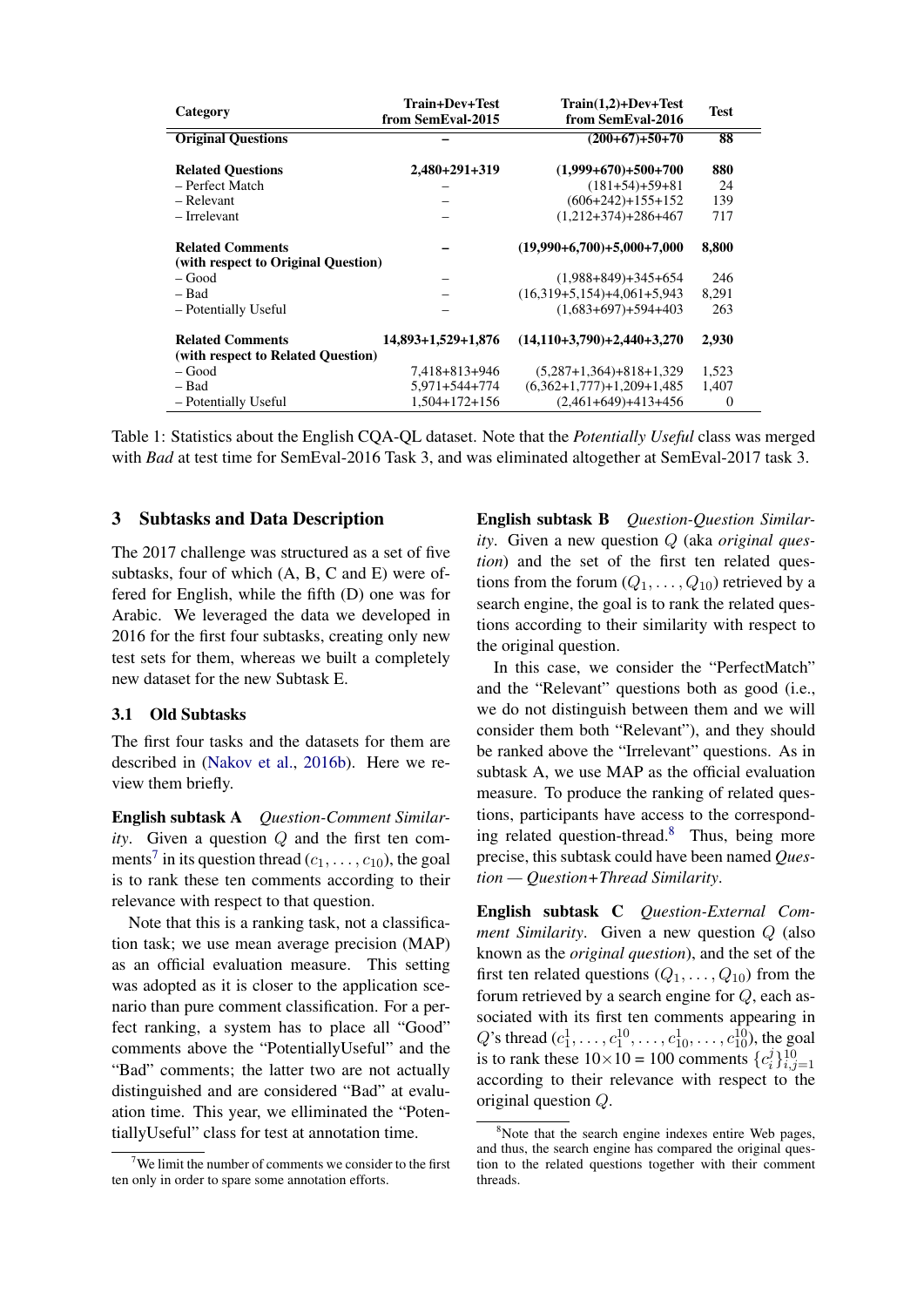This is the main English subtask. As for subtask A, we want the "Good" comments to be ranked above the "PotentiallyUseful" and the "Bad" comments, which will be considered just bad in terms of evaluation. Although, the systems are supposed to work on 100 comments, we take an applicationoriented view in the evaluation, assuming that users would like to have good comments concentrated in the first ten positions. We believe users care much less about what happens in lower positions (e.g., after the 10th) in the rank, as they typically do not ask for the next page of results in a search engine such as Google or Bing. This is reflected in our primary evaluation score, MAP, which we restrict to consider only the top ten results for subtask C.

Arabic subtask D *Rank the correct answers for a new question*. Given a new question Q (aka the original question), the set of the first 30 related questions retrieved by a search engine, each associated with one correct answer  $((Q_1, c_1) \ldots, (Q_{30}, c_{30}))$ , the goal is to rank the 30 question-answer pairs according to their relevance with respect to the original question. We want the "Direct" and the "Relevant" answers to be ranked above the "Irrelevant" answers; the former two are considered "Relevant" in terms of evaluation. We evaluate the position of "Relevant" answers in the rank, and this is again a ranking task. Unlike the English subtasks, here we use 30 answers since the retrieval task is much more difficult, leading to low recall, and the number of correct answers is much lower. Again, the systems were evaluated using MAP, restricted to the top-10 results.

# 3.1.1 Data Description for A–D

The English data for subtasks A, B, and C comes from the Qatar Living forum, which is organized as a set of seemingly independent question– comment threads. In short, for subtask A, we annotated the comments in a question-thread as "Good", "PotentiallyUseful" or "Bad" with respect to the question that started the thread. Additionally, given original questions, we retrieved related question–comment threads and annotated the related questions as "PerfectMatch", "Relevant", or "Irrelevant" with respect to the original question (Subtask B). We then annotated the comments in the threads of related questions as "Good", "PotentiallyUseful" or "Bad" with respect to the original question (Subtask C).

For Arabic, the data was extracted from medical forums and has a different format. Given an original question, we retrieved pairs of the form (related\_question, answer\_to\_the\_related\_question). These pairs were annotated as "Direct" answer, "Relevant" and "Irrelevant" with respect to the original question.

For subtasks A, B, and C we annotated new English test data following the same setup as for SemEval-2016 Task 3 [\(Nakov et al.,](#page-15-2) [2016b\)](#page-15-2), except that we elliminated the "Potentially Useful" class for subtask A. We first selected a set of questions to serve as original questions. In a real-world scenario those would be questions that had never been asked previously, but here we used existing questions from Qatar Living.

From each original question, we generated a query, using the question's subject (after some word removal if the subject was too long). Then, we executed the query against Google, limiting the search to the Qatar Living forum, and we collected up to 200 resulting question-comment threads as related questions. Afterwards, we filtered out threads with less than ten comments as well as those for which the question was more than 2,000 characters long. Finally, we kept the top-10 surviving threads, keeping just the first 10 comments in each thread.

We formatted the results in XML with UTF-8 encoding, adding metadata for the related questions and for their comments; however, we did not provide any meta information about the original question, in order to emulate a scenario where it is a new question, never asked before in the forum. In order to have a valid XML, we had to do some cleansing and normalization of the data. We added an XML format definition at the beginning of the XML file and we made sure it validated.

We organized the XML data as a sequence of original questions (OrgQuestion), where each question has a subject, a body, and a unique question identifier (ORGQ ID). Each such original question is followed by ten threads, where each thread consists of a related question (from the search engine results) and its first ten comments.

We made available to the participants for training and development the data from 2016 (and for subtask A, also from 2015), and we created a new test set of 88 new questions associated with 880 question candidates and 8,800 comments; details are shown in Table [1.](#page-4-3)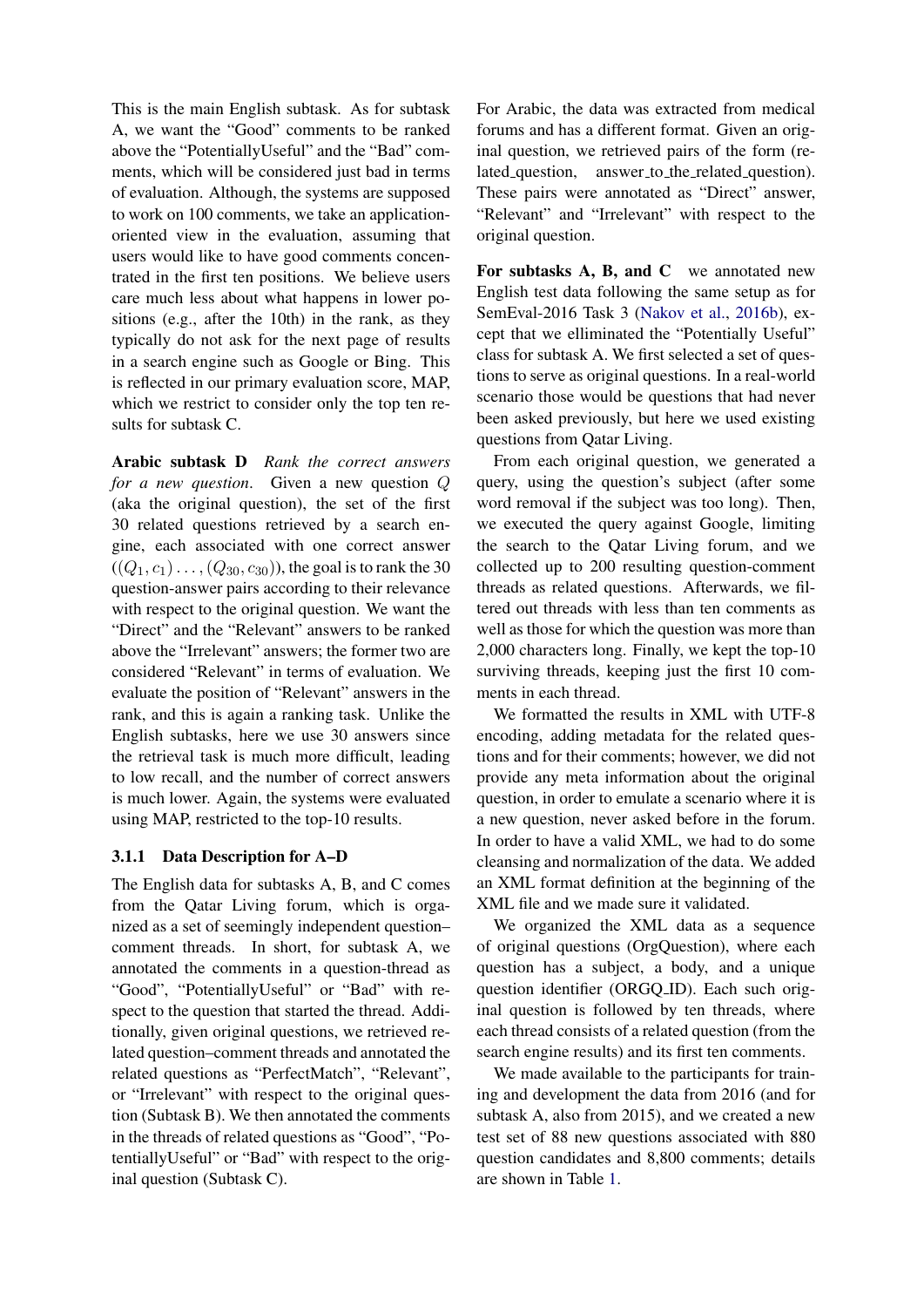<span id="page-6-1"></span>

| Category         |              | SemEval-2016 data | <b>Test-2017</b> |        |
|------------------|--------------|-------------------|------------------|--------|
|                  | <b>Train</b> | Dev               | Test             |        |
| <b>Ouestions</b> | 1,031        | 250               | 250              | 1,400  |
| <b>OA Pairs</b>  | 30,411       | 7,384             | 7,369            | 12,600 |
| – Direct         | 917          | 70                | 65               | 891    |
| – Related        | 17.412       | 1,446             | 1,353            | 4,054  |
| - Irrelevant     | 12.082       | 5,868             | 5,951            | 7,655  |

Table 2: Statistics about the CQA-MD corpus.

For subtasks D we had to annotate new test data. In 2016, we used data from three Arabic medical websites, which we downloaded and indexed locally using  $Solv^{9}$  $Solv^{9}$  $Solv^{9}$  Then, we performed 21 different query/document formulations, and we merged the retrieved results, ranking them according to the reciprocal rank fusion algorithm [\(Cor](#page-12-10)[mack et al.,](#page-12-10) [2009\)](#page-12-10). Finally, we truncated the result list to the 30 top-ranked question–answer pairs.

This year we only used one of these websites, namely  $\text{Altibbi.com}^{10}$  $\text{Altibbi.com}^{10}$  $\text{Altibbi.com}^{10}$  $\text{Altibbi.com}^{10}$  $\text{Altibbi.com}^{10}$  First, we selected some questions from that website to be used as original questions, and then we used Google to retrieve potentially related questions using the  $\text{site}:$   $*$  filter.

We turned the question into a query as follows: We first queried Google using the first thirty words from the original question. If this did not return ten results, we reduced the query to the first ten non-stopwords $11$  from the question, and if needed we further tried using the first five non-stopwords only. If we did not manage to obtain ten results, we discarded that original question.

If we managed to obtain ten results, we followed the resulting links and we parsed the target page to extract the question and the answer, which is given by a physician, as well as some metadata such as date, question classification, doctor's name and country, etc.

In many cases, Google returned our original question as one of the search results, in which case we had to exclude it, thus reducing the results to nine. In the remaining cases, we excluded the 10th result in order to have the same number of candidate question–answer pairs for each original question, namely nine. Overall, we collected 1,400 original questions, with exactly nine potentially related question–answer pairs for each of them, i.e., a total of 12,600 pairs.

We created an annotation job on CrowdFlower to obtain judgments about the relevance of the question–answer pairs with respect to the original question. We controlled the quality of annotation using a hidden set of 50 test questions. We had three judgments per example, which we combined using the CrowdFlower mechanism. The average agreement was 81%. Table [2](#page-6-1) shows statistics about the resulting dataset, together with statistics about the datasets from 2016, which could be used for training and development.

## 3.1.2 Evaluation Measures for A–D

The official evaluation measure we used to rank the participating systems is Mean Average Precision ("MAP"), calculated over the top-10 comments as ranked by a participating system. We further report the results for two unofficial ranking measures, which we also calculated over the top-10 results only: Mean Reciprocal Rank ("MRR") and Average Recall ("AvgRec"). Additionally, we report the results for four standard classification measures, which we calculate over the full list of results: Precision, Recall and  $F_1$  (with respect to the Good/Relevant class), and Accuracy.

We released a specialized scorer that calculates and returns all the above-mentioned scores.

## <span id="page-6-0"></span>3.2 The New Subtask E

Subtask E is a duplicate question detection task, similar to Subtask B. Participants were asked to rerank 50 candidate questions according to their relevance with respect to each query question. The subtask included several elements that distinguish it from Subtask B:

- Several meta-data fields were added, including the tags that are associated with each question, the number of times a question has been viewed, and the score of each question, answer and comment (the number of upvotes it has received from the community, minus the number of downvotes), as well as user statistics, containing information such as user reputation and user badges.<sup>[12](#page-6-5)</sup>
- At test time, two extra test sets containing data from two surprise subforums were provided, to test the participants' system's crossdomain performance.

<span id="page-6-3"></span><span id="page-6-2"></span><sup>9</sup><https://lucene.apache.org/solr/> https://lucene.apache.org/soli<sup>0</sup><br>ا**سئلة حلبية**/www.altibbi.com/ ļ ັ້ 3<br>..

<span id="page-6-4"></span> $11$ We used the following Arabic stopword list: [https:](https://sites.google.com/site/kevinbouge/stopwords-lists) [//sites.google.com/site/kevinbouge/](https://sites.google.com/site/kevinbouge/stopwords-lists) [stopwords-lists](https://sites.google.com/site/kevinbouge/stopwords-lists)

<span id="page-6-5"></span> $12$ The complete list of available meta-data fields can be found on the Task website.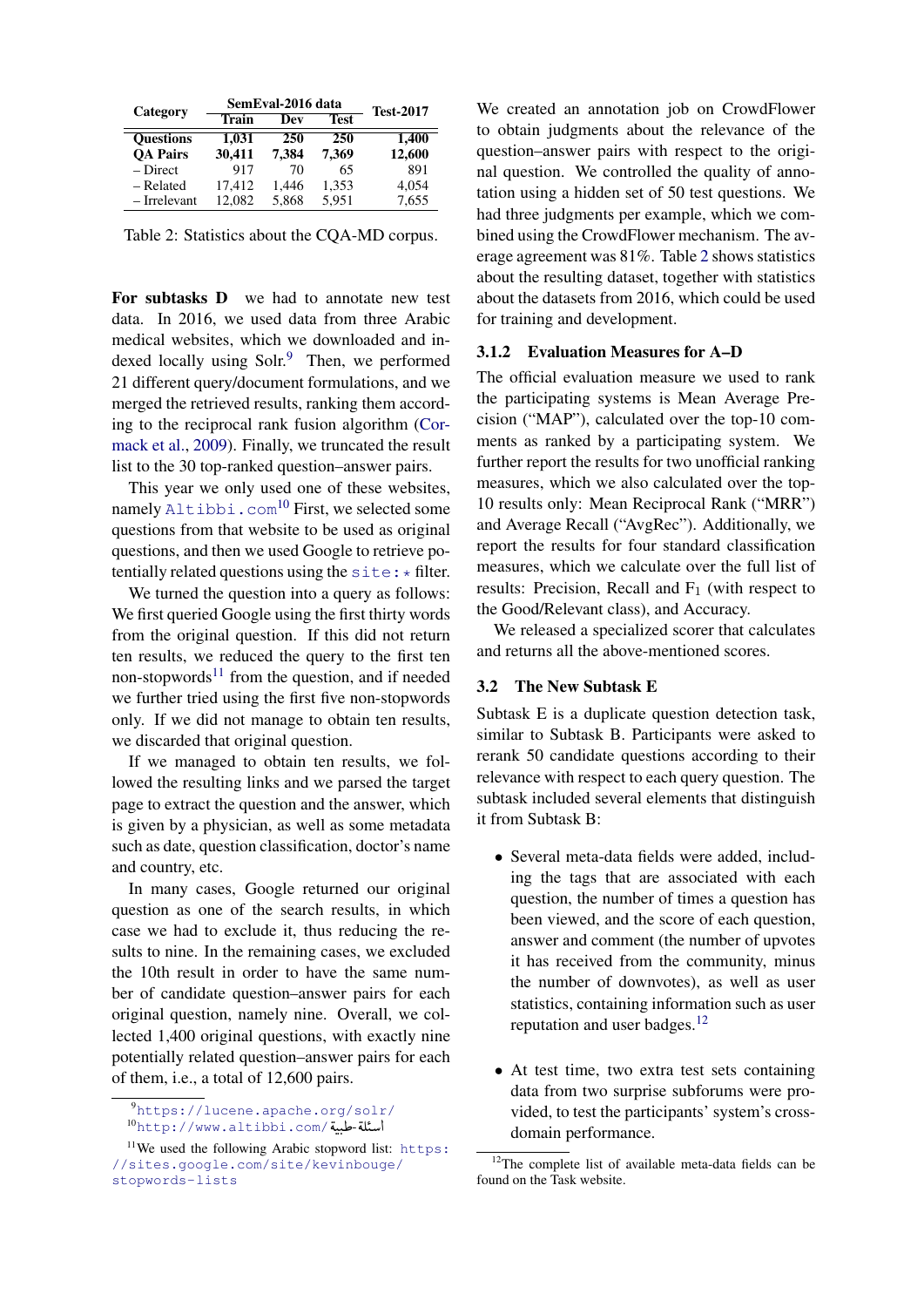<span id="page-7-1"></span>

| <b>Subforums</b> | Train  | <b>Development</b> | <b>Test</b> |
|------------------|--------|--------------------|-------------|
| Android          | 10,360 | 3,197              | 3,531       |
| English          | 20,701 | 6,596              | 6,383       |
| Gaming           | 14,951 | 4,964              | 4,675       |
| Wordpress        | 13,733 | 5,007              | 3,816       |
| Surprise 1       |        |                    | 5,123       |
| Surprise 2       |        |                    | 4,039       |

Table 3: Statistics on the data for Subtask E. Shown is the number of query questions; for each of them, 50 candidate questions were provided.

- The participants were asked to truncate their result list in such a way that only "Perfect-Match" questions appeared in it. The evaluation metrics were adjusted to be able to handle empty result lists (see Section [3.2.2\)](#page-7-0).
- The data was taken from StackExchange instead of the Qatar Living forums, and reflected the real-world distribution of duplicate questions in having many query questions with zero relevant results.

The cross-domain aspect was of particular interest, as it has not received much attention in earlier duplicate question detection research.

#### 3.2.1 Data Description for E

The data consisted of questions from the following four StackExchange subforums: *Android*, *English*, *Gaming*, and *Wordpress*, derived from a data set known as CQADupStack [\(Hoogeveen et al.,](#page-14-1) [2015\)](#page-14-1). Data size statistics can be found in Table [3.](#page-7-1) These subforums were chosen due to their size, and to reflect a variety of domains.

The data was provided in the same format as for the other subtasks. Each original question had 50 candidate questions, and these related questions each had a number of comments. On top of that, they had a number of answers, and each answer potentially had individual comments. The difference between answers and comments is that answers should contain a well-formed answer to the question, while comments contain things such as requests for clarification, remarks, and small additions to someone else's answer. Since the content of StackExchange is provided by the community, the precise delineation between comments and the main body of a post can vary across forums.

The relevance labels in the development and in the training data were sourced directly from the users of the StackExchange sites, who can vote for questions to be closed as duplicates: these are the questions we labeled as *PerfectMatch*.

The questions labeled as *Related* are questions that are not duplicates, but that are somehow similar to the original question, also as judged by the StackExchange community. It is possible that some duplicate labels are missing, due to the voluntary nature of the duplicate labeling on Stack-Exchange. The development and training data should therefore be considered a silver standard [\(Hoogeveen et al.,](#page-13-11) [2016b\)](#page-13-11).

For the test data, we started an annotation project together with StackExchange.[13](#page-7-2) The goal was to obtain multiple annotations per question pair in the test set, from the same community that provided the labels in the development and in the training data. We expected the community to react enthusiastically, because the data would be used to build systems that can improve duplicate question detection on the site, ultimately saving the users manual effort. Unfortunately, only a handful of people were willing to annotate a sizeable set of question pairs, thus making their annotations unusable for the purpose of this shared task.

An example that includes a query question from the English subforum, a duplicate of that question, and a non-duplicate question (with respect to the query) is shown below:

- Query: *Why do bread companies add sugar to bread?*
- Duplicate: *What is the purpose of sugar in baking plain bread?*
- Non-duplicate: *Is it safe to eat potatoes that have sprouted?*

## <span id="page-7-0"></span>3.2.2 Evaluation Measure for E

In CQA archives, the majority of new questions do not have a duplicate in the archive. We maintained this characteristic in the training, in the development, and in the test data, to stay as close to a real world setting as possible. This means that for most query questions, the correct result is an empty list.

<span id="page-7-2"></span><sup>&</sup>lt;sup>13</sup>A post made by StackExchange about the project can be found here: [http://meta.stackexchange.com/](http://meta.stackexchange.com/questions/286329/project-reduplication-of-deduplication-has-begun) [questions/286329/project-reduplication](http://meta.stackexchange.com/questions/286329/project-reduplication-of-deduplication-has-begun)[of-deduplication-has-begun](http://meta.stackexchange.com/questions/286329/project-reduplication-of-deduplication-has-begun)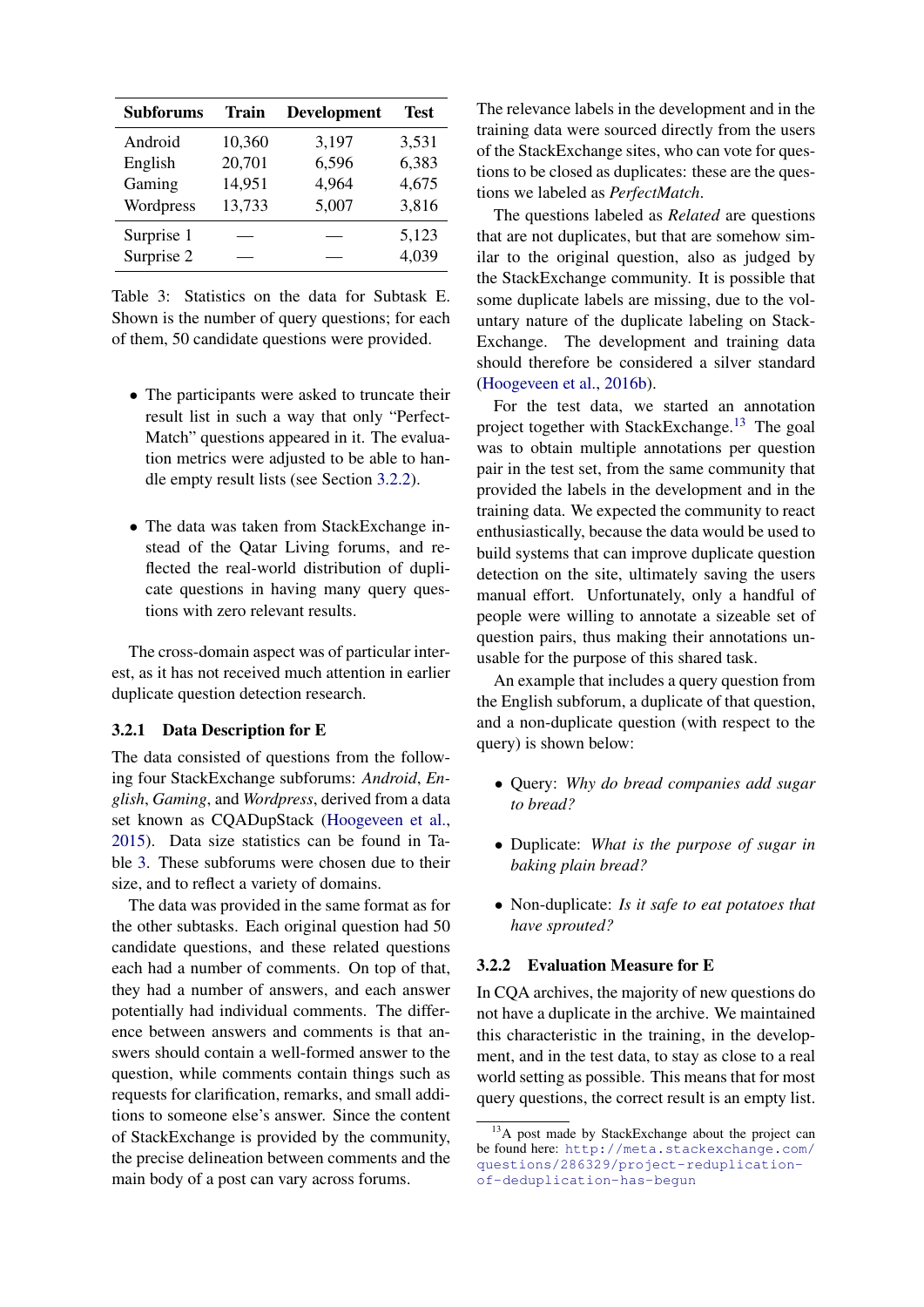This has two consequences: (1) a system that always returns an empty list is a challenging baseline to beat, and (2) standard IR evaluation metrics like MAP, which is used in the other subtasks, cannot be used, because they break down when the result list is empty or there are no relevant documents for a given query.

To solve this problem we used a modified version of MAP, as proposed by [Liu et al.](#page-14-15) [\(2016\)](#page-14-15). To make sure standard IR evaluation metrics do not break down on empty result list queries, [Liu](#page-14-15) [et al.](#page-14-15) [\(2016\)](#page-14-15) add a nominal terminal document to the end of the ranking returned by a system, to indicate where the number of relevant documents ended. This terminal document has a corresponding gain value of:

$$
r_t = \begin{cases} 1 & \text{if } R = 0\\ \sum_{i=1}^d r_i/R & \text{if } R > 0 \end{cases}
$$

The result of this adjustment is that queries without relevant documents in the index, receive a MAP score of 1.0 for an empty result ranking. This is desired, because in such cases, the empty ranking is the correct result.

## <span id="page-8-0"></span>4 Participants and Results

The list of all participating teams can be found in Table [4.](#page-17-0) The results for subtasks A, B, C, and D are shown in tables [5,](#page-18-0) [6,](#page-19-0) [7,](#page-20-0) and [8,](#page-20-1) respectively. Unfortunately, there were no official participants in Subtask E, and thus we present baseline results in Table [9.](#page-21-0) In all tables, the systems are ranked by the official MAP scores for their pri-mary runs<sup>[14](#page-8-1)</sup> (shown in the third column). The following columns show the scores based on the other six unofficial measures; the ranking with respect to these additional measures are marked with a subindex (for the primary runs).

Twenty two teams participated in the challenge presenting a variety of approaches and features to address the different subtasks. They submitted a total of 85 runs (36 primary and 49 contrastive), which breaks down by subtask as follows: The English subtasks A, B and C attracted 14, 13, and 6 systems and 31, 34 and 14 runs, respectively. The Arabic subtask D got 3 systems and 6 runs. And there were no participants for subtask E.

The best MAP scores had large variability depending on the subtask, going from 15.46 (best result for subtask C) to 88.43 (best result for subtask A). The best systems for subtasks A, B, and C were able to beat the baselines we provided by sizeable margins. In subtask D, only the best system was above the IR baseline.

# 4.1 Subtask A, English (Question-Comment Similarity)

Table [5](#page-18-0) shows the results for subtask A, English, which attracted 14 teams (two more than in the 2016 edition). In total 31 runs were submitted: 14 primary and 17 contrastive. The last four rows of the table show the performance of four baselines. The first one is the chronological ranking, where the comments are ordered by their time of posting; we can see that all submissions but one outperform this baseline on all three ranking measures. The second baseline is a random baseline, which is 10 MAP points below the chronological ranking. Baseline 3 classifies all comments as Good, and it outperforms all but three of the primary systems in terms of  $F_1$  and one system in terms of Accuracy. However, it should be noted that the systems were not optimized for such measures. Finally, baseline 4 classifies all comments as Bad; it is outperformed by all primary systems in terms of Accuracy.

The winner of Subtask A is *KeLP* with a MAP of 88.43, closely followed by *Beihang-MSRA*, scoring 88.24. Relatively far from the first two, we find five systems, *IIT-UHH*, *ECNU*, *bunji*, *EICA* and *SwissAlps*, which all obtained an MAP of around 86.5.

# 4.2 Subtask B, English (Question-Question Similarity)

Table [6](#page-19-0) shows the results for subtask B, English, which attracted 13 teams (3 more than in last year's edition) and 34 runs: 13 primary and 21 contrastive. This is known to be a hard task. In contrast to the 2016 results, in which only 6 out of 11 teams beat the strong IR baseline (i.e., ordering the related questions in the order provided by the search engine), this year 10 of the 13 systems outperformed this baseline in terms of MAP, AvgRec and MRR. Moreover, the improvements for the best systems over the IR baseline are larger (reaching  $> 7$  MAP points absolute). This is a remarkable improvement over last year's results.

<span id="page-8-1"></span><sup>&</sup>lt;sup>14</sup>Participants could submit one primary run, to be used for the official ranking, and up to two contrastive runs, which are scored, but they have unofficial status.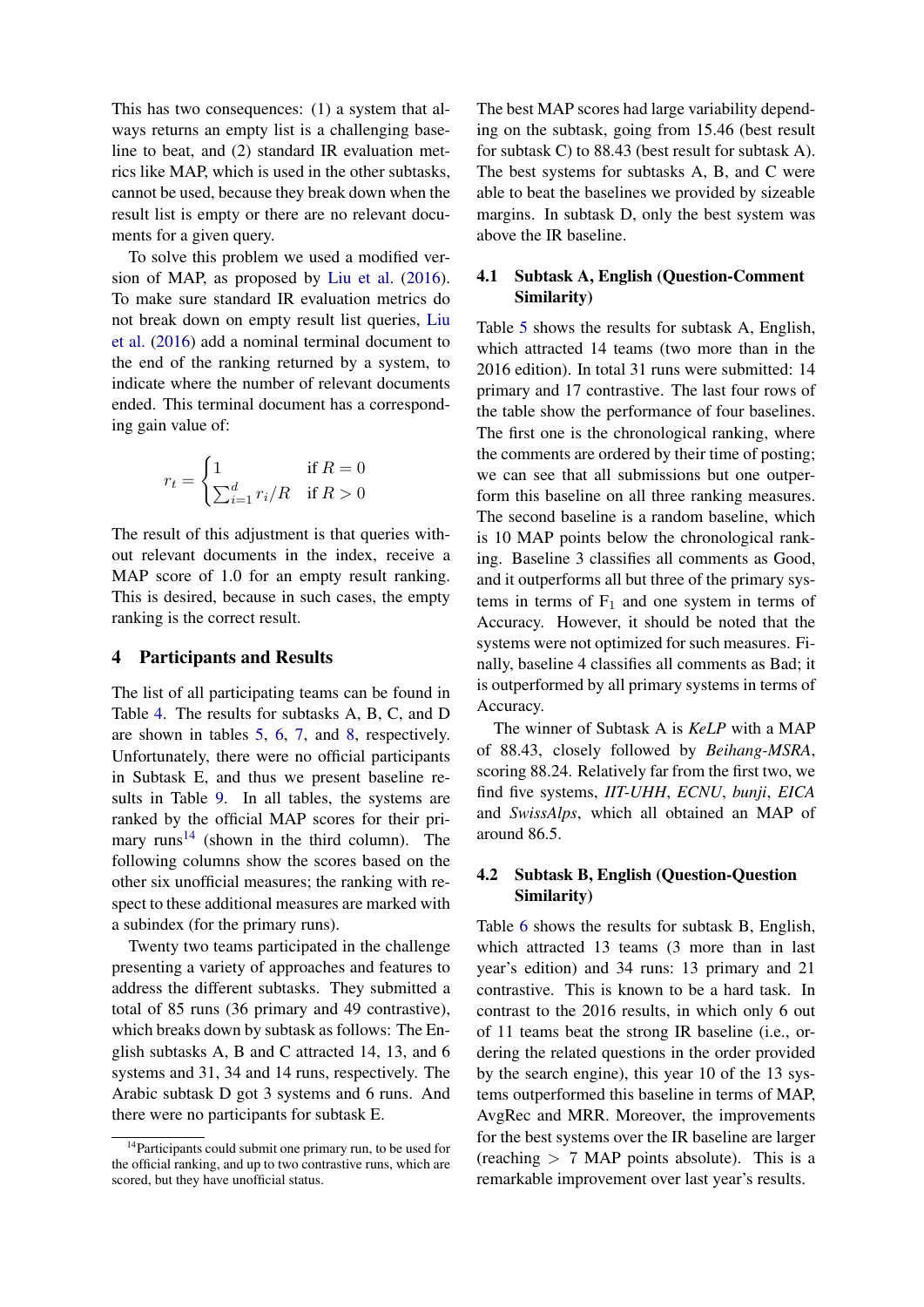The random baseline outperforms two systems in terms of Accuracy. The "all-good" baseline is below almost all systems on  $F_1$ , but the "allfalse" baseline yields the best Accuracy results. This is partly because the label distribution in the dataset is biased (81.5% of negative cases), but also because the systems were optimized for MAP rather than for classification accuracy (or precision/recall).

The winner of the task is *SimBow* with a MAP of 47.22, followed by *LearningToQuestion* with 46.93, *KeLP* with 46.66, and *Talla* with 45.70. The other nine systems scored sensibly lower than them, ranging from about 41 to 45. Note that the contrastive1 run of *KeLP*, which corresponds to the *KeLP* system from last year [\(Filice et al.,](#page-13-4) [2016\)](#page-13-4), achieved an even higher MAP of 49.00.

# 4.3 Subtask C, English (Question-External Comment Similarity)

The results for subtask C, English are shown in Table [7.](#page-20-0) This subtask attracted 6 teams (sizable decrease compared to last year's 10 teams), and 14 runs: 6 primary and 8 contrastive. The test set from 2017 had much more skewed label distribution, with only 2.8% positive instances, compared to the ∼10% of the 2016 test set. This makes the overall MAP scores look much lower, as the number of examples without a single positive comment increased significantly, and they contribute 0 to the average, due to the definition of the measure. Consequently, the results cannot be compared directly to last year's.

All primary systems managed to outperform all baselines with respect to the ranking measures. Moreover, all but one system outperformed the "all true" system on  $F_1$ , and all of them were below the accuracy of the "all false" baseline, due to the extreme class imbalance.

The best-performing team for subtask C is *IIT-UHH*, with a MAP of 15.46, followed by *bunji* with 14.71, and *KeLP* with 14.35. The contrastive1 run of *bunji*, which used a neural network, obtained the highest MAP, 16.57, two points higher than their primary run, which also uses the comment plausibility features. Thus, the difference seems to be due to the use of comment plausibility features, which hurt the accuracy. In their SemEval system paper, [Koreeda et al.](#page-14-16) [\(2017\)](#page-14-16) explain that the similarity features are more important for Subtask C than plausibility features.

Indeed, Subtask C contains many comments that are not related to the original question, while candidate comments for subtask A are almost always on the same topic. Another explanation may be the overfitting to the development set since the authors manually designed plausibility features using that set. As a result, such features perform much worse on the 2017 test set.

# 4.4 Subtask D, Arabic (Reranking the Correct Answers for a New Question)

Finally, the results for subtask D, Arabic are shown in Table [8.](#page-20-1) This year, subtask D attracted only 3 teams, which submitted 6 runs: 3 primary and 3 contrastive. Compared to last year, the 2017 test set contains a significantly larger number of positive question–answer pairs (∼40% in 2017, compared to ∼20% in 2016), and thus the MAP scores are higher this year. Moreover, this year, the IR baseline is coming from Google and is thus very strong and difficult to beat. Indeed, only the best system was able to improve on it (marginally) in terms of MAP, MRR and AvgRec.

As in some of the other tasks, the participants in Subtask D did not concentrate on optimizing for precision/recall/ $F_1$ /accuracy and they did not produce sensible class predictions in most cases.

The best-performing system is *GW QA* with a MAP score of 61.16, which barely improves over the IR baseline of 60.55. The other two systems *UPC-USMBA* and *QU BIGIR* are about 3-4 points behind.

# 4.5 Subtask E, English (Multi-Domain Question Duplicate Detection)

The baselines for Subtask E can be found in Table [9.](#page-21-0) The IR baseline is BM25 with perfect truncation after the final relevant document for a given document (equating to an empty result list if there are no relevant documents). The zero results baseline is the score for a system that returns an empty result list for every single query. This is a high number for each subforum because for many queries there are no duplicate questions in the archive.

As previously stated, there are no results submitted by participants to be discussed for this subtask. Eight teams signed up to participate, but unfortunately none of them submitted test results.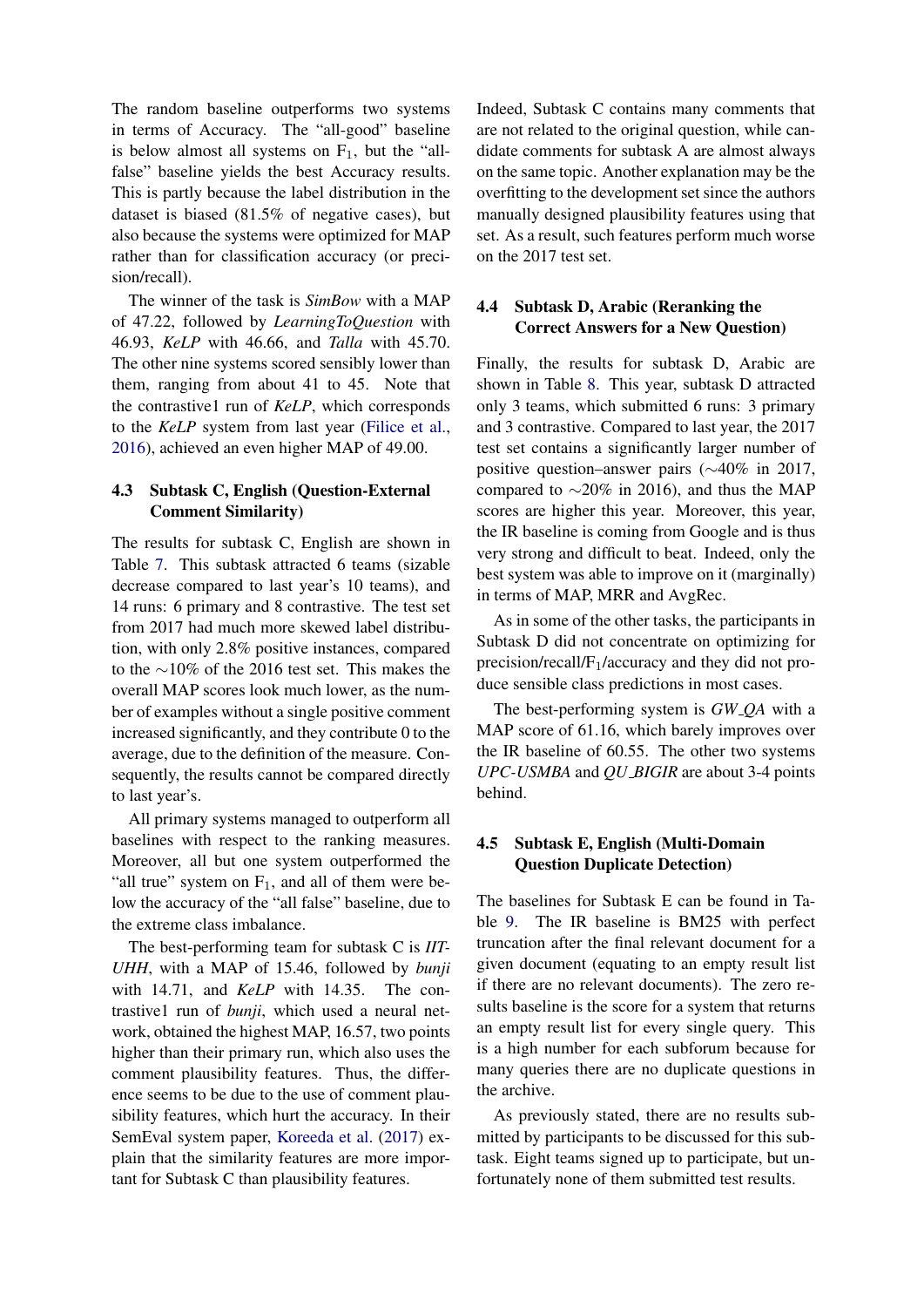## <span id="page-10-0"></span>5 Discussion and Conclusions

In this section, we first describe features that are common across the different subtasks. Then, we discuss the characteristics of the best systems for each subtask with focus on the machine learning algorithms and the instance representations used.

## 5.1 Feature Types

The features the participants used across the sutbtasks can be organized into the following groups:

(*i*) *similarity features* between questions and comments from their threads or between original questions and related questions, e.g., cosine similarity applied to lexical, syntactic and semantic representations, including distributed representations, often derived using neural networks;

(*ii*) *content features*, which are special signals that can clearly indicate a bad comment, e.g., when a comment contains "thanks";

(*iii*) *thread level/meta features*, e.g., user ID, comment rank in the thread;

(*iv*) *automatically generated features* from syntactic structures using tree kernels.

Generally, similarity features were developed for the subtasks as follows:

Subtask A. Similarities between question subject vs. comment, question body vs. comment, and question subject+body vs. comment.

Subtask B. Similarities between the original and the related question at different levels: subject vs. subject, body vs. body, and subject+body vs. subject+body.

Subtask C. The same as above, plus the similarities of the original question, subject and body at all levels with the comments from the thread of the related question.

Subtask D. The same as above, without information about the thread, as there is no thread.

The similarity scores to be used as features were computed in various ways, e.g., most teams used dot product calculated over word  $n$ -grams  $(n=1,2,3)$ , character *n*-grams, or with TF-IDF weighting. Simple word overlap, i.e., the number of common words between two texts, was also considered, often normalized, e.g., by question/comment length. Overlap in terms of nouns or named entities was also explored.

#### 5.2 Learning Methods

This year, we saw variety of machine learning approaches, ranging from SVMs to deep learning.

The *KeLP* system, which performed best on Subtask A, was SVM-based and used syntactic tree kernels with relational links between questions and comments, together with some standard text similarity measures linearly combined with the tree kernel. Variants of this approach were successfully used in related research [\(Tymoshenko](#page-16-7) [et al.,](#page-16-7) [2016;](#page-16-7) [Da San Martino et al.,](#page-12-3) [2016\)](#page-12-3), as well as in last year's *KeLP* system [\(Filice et al.,](#page-13-4) [2016\)](#page-13-4).

The best performing system on Subtask C, *IIT-UHH*, was also SVM-based, and it used textual, domain-specific, word-embedding and topicmodeling features. The most interesting aspect of this system is their method for dialogue chain identification in the comment threads, which yielded substantial improvements.

The best-performing system on Subtask B was *SimBow*. They used logistic regression on a rich combination of different unsupervised textual similarities, built using a relation matrix based on standard cosine similarity between bag-of-words and other semantic or lexical relations.

This year, we also saw a jump in the popularity of deep learning and neural networks. For example, the *Beihang-MSRA* system was ranked second with a result very close to that of *KeLP* for Subtask A. They used gradient boosted regression trees, i.e., XgBoost, as a ranking model to combine (*i*) TF×IDF, word sequence overlap, translation probability, (*ii*) three different types of tree kernels, (*iii*) subtask-specific features, e.g., whether a comment is written by the author of the question, the length of a comment or whether a comment contains URLs or email addresses, and (*iv*) neural word embeddings, and the similarity score from Bi-LSTM and 2D matching neural networks.

*LearningToQuestion* achieved the second best result for Subtask B using SVM and Logistic Regression as integrators of rich feature representations, mainly embeddings generated by the following neural networks: (*i*) siamese networks to learn similarity measures using GloVe vectors [\(Pen](#page-15-12)[nington et al.,](#page-15-12) [2014\)](#page-15-12), (*ii*) bidirectional LSTMs, (*iii*) gated recurrent unit (GRU) used as another network to generate the neural embeddings trained by a siamese network similar to Bi-LSTM, (*iv*) and convolutional neural networks to generate embeddings inside the siamese network.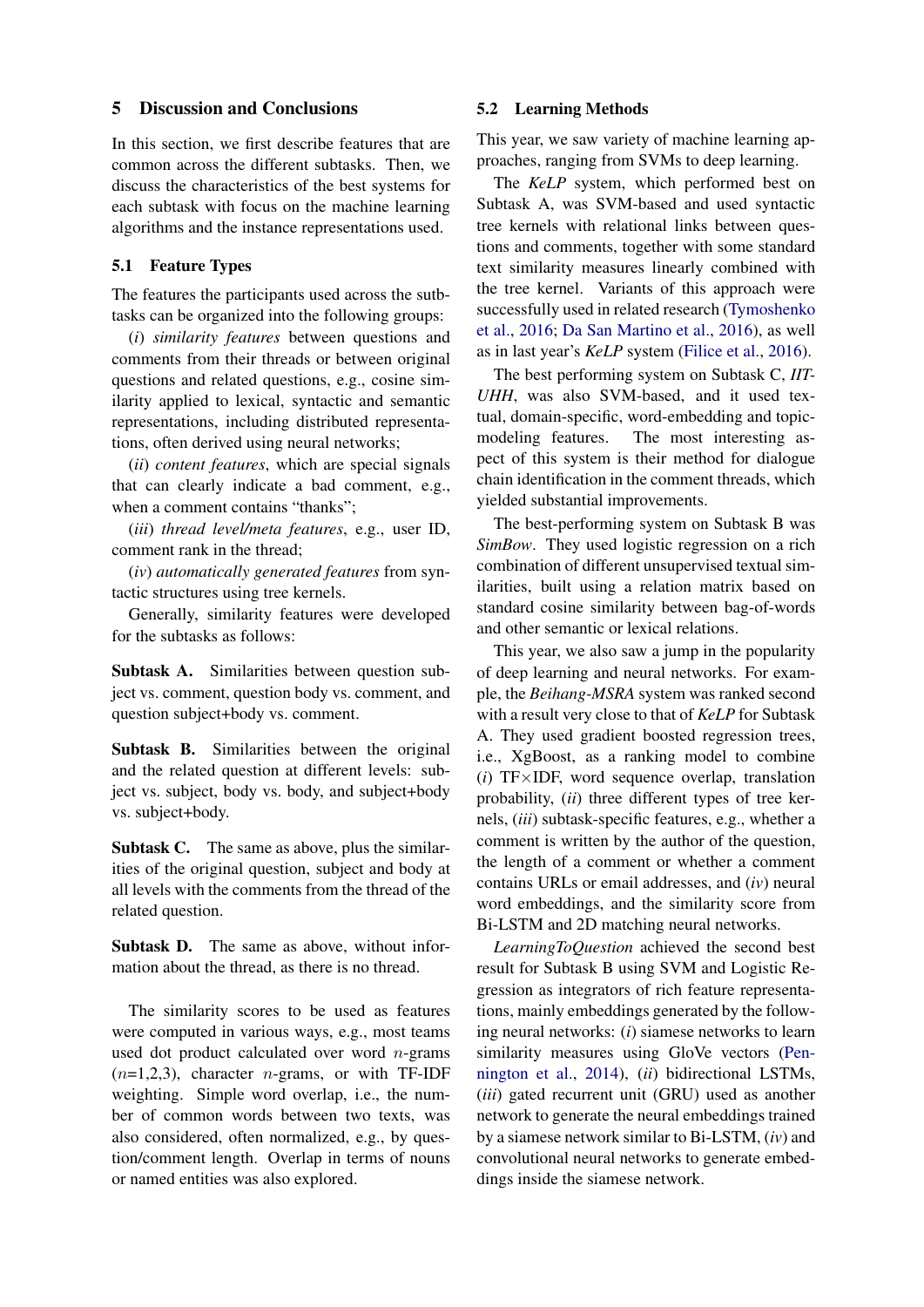The *bunji* system, second on Subtask C, produced features using neural networks that capture the semantic similarities between two sentences as well as comment plausibility. The neural similarity features were extracted using a decomposable attention model [\(Parikh et al.,](#page-15-13) [2016\)](#page-15-13), which can model alignment between two sequences of text, allowing the system to identify possibly related regions of a question and of a comment, which then helps it predict whether the comment is relevant with respect to the question. The model compares each token pair from the question tokens and comment tokens associating them with an attention weight. Each question-comment pair is mapped to a realvalue score using a neural network with shared weights and the prediction loss is calculated listwise. The plausibility features are task-specific, e.g., is the person giving the answer actually trying to answer the question or is s/he making remarks or asking for more information. Other features are the presence keywords such as *what*, *which*, *who*, *where* within the question. There are also features about the question and the comment length. All these features were merged in a CRF.

Another interesting system is that of *Talla*, which consists of an ensemble of syntactic, semantic, and IR-based features, i.e., semantic word alignment, term frequency Kullback-Leibler divergence, and tree kernels. These were integrated in a pairwise-preference learning handled with a random forest classifier with 2,000 weak estimators. This system achieved very good performance on Subtask B.

Regarding Arabic, *GW QA*, the bestperforming system for Subtask D, used features based on latent semantic models, namely, weighted textual matrix factorization models (WTMF), as well as a set of lexical features based on string lengths and surface-level matching. WTMF builds a latent model, which is appropriate for semantic profiling of a short text. Its main goal is to address the sparseness of short texts using both observed and missing words to explicitly capture what the text is and is not about. The missing words are defined as those of the entire training data vocabulary minus those of the target document. The model was trained on text data from the Arabic Gigaword as well as on Arabic data that we provided in the task website, as part of the task. For Arabic text processing, the MADAMIRA toolkit was used.

The second-best team for Arabic, *QU-BIGIR*, used SVM-rank with two similarity feature sets. The first set captured similarity between pairs of text, i.e., synonym overlap, language model score, cosine similarity, Jaccard similarity, etc. The second set used word2vec to build average word embedding and covariance word embedding similarity to build the text representation.

The third-best team for Arabic, *UPC-USMBA*, combined several classifiers, including (*i*) lexical string similarities in vector representations, and (*ii*) rule-based features. A core component of their approach was the use of medical terminology covering both Arabic and English terms, which was organized into the following three categories: body parts, drugs, and diseases. In particular, they translated the Arabic dataset into English using the Google Translate service. The linguistic processing was carried out with Stanford CoreNLP for English and MADAMIRA for Arabic. Finally, WordNet synsets both for Arabic and English were added to the representation without performing word sense disambiguation.

# <span id="page-11-0"></span>6 Conclusions

We have described SemEval-2017 Task 3 on Community Question Answering, which extended the four subtasks at SemEval-2016 Task 3 [\(Nakov](#page-15-2) [et al.,](#page-15-2) [2016b\)](#page-15-2) with a new subtask on multi-domain question duplicate detection. Overall, the task attracted 23 teams, which submitted 85 runs; this is comparable to 2016, when 18 teams submitted 95 runs. The participants built on the lessons learned from the 2016 edition of the task, and further experimented with new features and learning frameworks. The top systems used neural networks with distributed representations or SVMs with syntactic kernels for linguistic analysis. A number of new features have been tried as well.

Apart from the new lessons learned from this year's edition, we believe that the task has another important contribution: the datasets we have created as part of the task, and which we have released for use to the research community, should be useful for follow-up research beyond SemEval.

Finally, while the new subtask E did not get any submissions, mainly because of the need to work with a large amount of data, we believe that it is about an important problem and that it will attract the interest of many researchers of the field.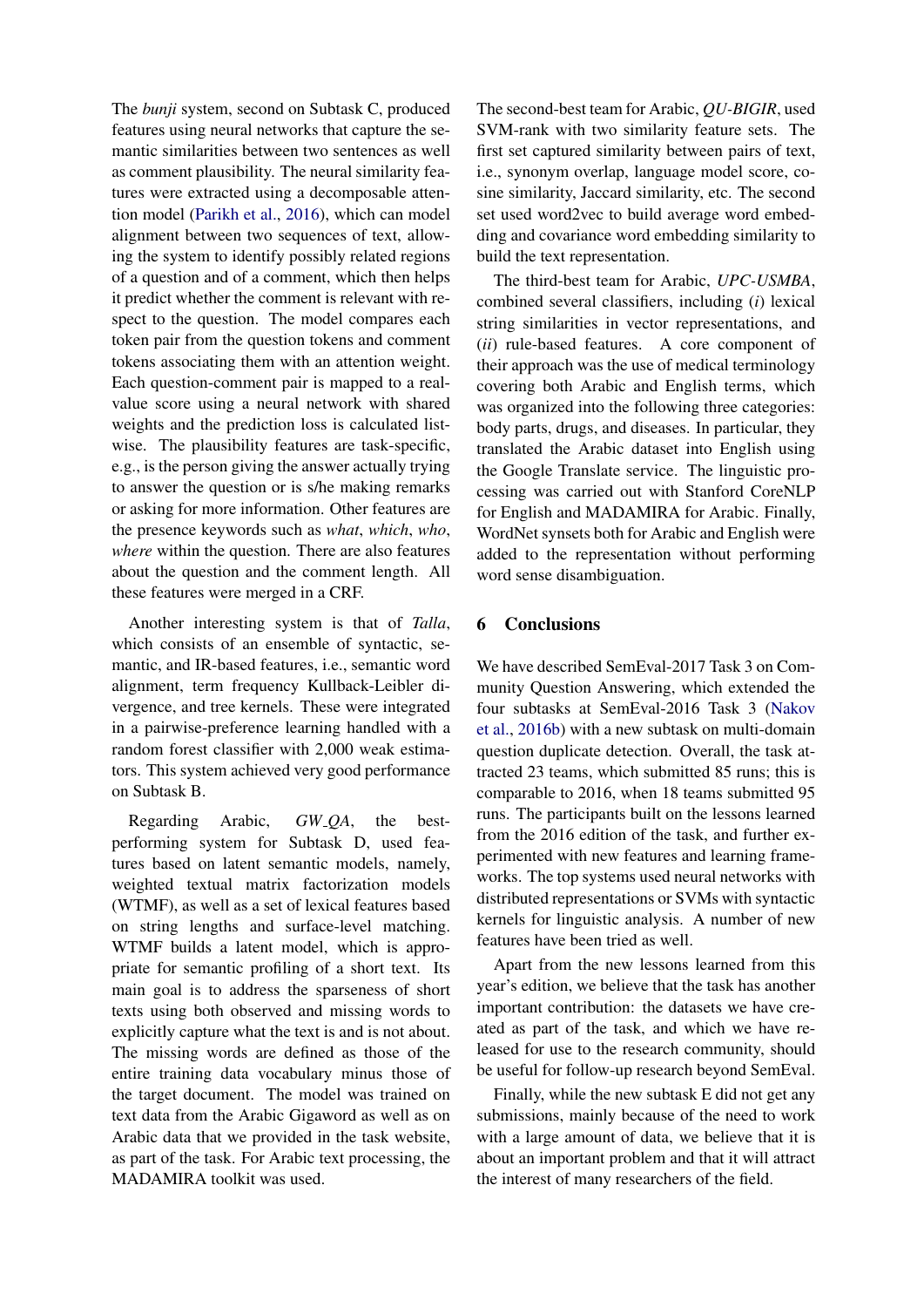### Acknowledgements

This research was performed in part by the Arabic Language Technologies (ALT) group at the Qatar Computing Research Institute (QCRI), HBKU, part of Qatar Foundation. It is part of the Interactive sYstems for Answer Search (IYAS) project, which is developed in collaboration with MIT-CSAIL. This research received funding in part from the Australian Research Council.

## References

- <span id="page-12-0"></span>Eneko Agirre, Carmen Banea, Daniel Cer, Mona Diab, Aitor Gonzalez-Agirre, Rada Mihalcea, German Rigau, and Janyce Wiebe. 2016. SemEval-2016 Task 1: Semantic textual similarity, monolingual and cross-lingual evaluation. In *Proceedings of the Workshop on Semantic Evaluation*. San Diego, California, USA, SemEval '2016, pages 497–511.
- <span id="page-12-15"></span>Surya Agustian and Hiroya Takamura. 2017. UINSUSKA-TiTech at SemEval-2017 task 3: Exploiting word importance levels as similarity features for CQA. In *Proceedings of the 11th International Workshop on Semantic Evaluation*. Vancouver, Canada, SemEval '17, pages 370–374.
- <span id="page-12-12"></span>Nada Almarwani and Mona Diab. 2017. GW QA at SemEval-2017 task 3: Question answer re-ranking on Arabic fora. In *Proceedings of the 11th International Workshop on Semantic Evaluation*. Vancouver, Canada, SemEval '17, pages 344–348.
- <span id="page-12-11"></span>Giuseppe Attardi, Antonio Carta, Federico Errica, Andrea Madotto, and Ludovica Pannitto. 2017. FA3L at SemEval-2017 task 3: A three embeddings recurrent neural network for question answering. In *Proceedings of the 11th International Workshop on Semantic Evaluation*. Vancouver, Canada, SemEval '17, pages 300–304.
- <span id="page-12-9"></span>Daniel Balchev, Yasen Kiprov, Ivan Koychev, and Preslav Nakov. 2016. PMI-cool at SemEval-2016 Task 3: Experiments with PMI and goodness polarity lexicons for community question answering. In *Proceedings of the 10th International Workshop on Semantic Evaluation*. San Diego, California, USA, SemEval '16, pages 844–850.
- <span id="page-12-7"></span>Alberto Barrón-Cedeño, Simone Filice, Giovanni Da San Martino, Shafiq Joty, Lluís Màrquez, Preslav Nakov, and Alessandro Moschitti. 2015. Threadlevel information for comment classification in community question answering. In *Proceedings of the 53rd Annual Meeting of the Association for Computational Linguistics and the 7th International Joint Conference on Natural Language Processing*. Beijing, China, ACL-IJCNLP '15, pages 687–693.
- <span id="page-12-4"></span>Alberto Barrón-Cedeño, Giovanni Da San Martino, Shafiq Joty, Alessandro Moschitti, Fahad A. Al

Obaidli, Salvatore Romeo, Kateryna Tymoshenko, and Antonio Uva. 2016. ConvKN at SemEval-2016 Task 3: Answer and question selection for question answering on Arabic and English fora. In *Proceedings of the 10th International Workshop on Semantic Evaluation*. San Diego, California, USA, SemEval '16, pages 896–903.

- <span id="page-12-13"></span>Asma Ben Abacha and Dina Demner-Fushman. 2017. NLM NIH at SemEval-2017 task 3: from question entailment to question similarity for community question answering. In *Proceedings of the 11th International Workshop on Semantic Evaluation*. Vancouver, Canada, SemEval '17, pages 349–352.
- <span id="page-12-5"></span>Adam Berger, Rich Caruana, David Cohn, Dayne Freitag, and Vibhu Mittal. 2000. Bridging the lexical chasm: Statistical approaches to answer-finding. In *Proceedings of the 23rd Annual International ACM SIGIR Conference on Research and Development in Information Retrieval*. Athens, Greece, SIGIR '00, pages 192–199.
- <span id="page-12-8"></span>Daniele Bonadiman, Antonio Uva, and Alessandro Moschitti. 2017. Effective shared representations with multitask learning for community question answering. In *Proceedings of the Conference of the European Chapter of the Association for Computational Linguistics*. Valencia, Spain, pages 726–732.
- <span id="page-12-6"></span>Peter Brown, Vincent Della Pietra, Stephen Della Pietra, and Robert Mercer. 1993. The mathematics of statistical machine translation: Parameter estimation. *Comput. Linguist.* 19(2):263–311.
- <span id="page-12-2"></span>Xin Cao, Gao Cong, Bin Cui, Christian Søndergaard Jensen, and Ce Zhang. 2009. The use of categorization information in language models for question retrieval. In *Proceedings of the 18th ACM Conference on Information and Knowledge Management*. Hong Kong, China, CIKM '09, pages 265–274.
- <span id="page-12-1"></span>Yunbo Cao, Huizhong Duan, Chin-Yew Lin, Yong Yu, and Hsiao-Wuen Hon. 2008. Recommending questions using the MDL-based tree cut model. In *Proceedings of the International Conference on World Wide Web*. Beijing, China, WWW '08, pages 81–90.
- <span id="page-12-14"></span>Delphine Charlet and Geraldine Damnati. 2017. Sim-Bow at SemEval-2017 task 3: Soft-cosine semantic similarity between questions for community question answering. In *Proceedings of the 11th International Workshop on Semantic Evaluation*. Vancouver, Canada, SemEval '17, pages 315–319.
- <span id="page-12-10"></span>Gordon V Cormack, Charles LA Clarke, and Stefan Buettcher. 2009. Reciprocal rank fusion outperforms condorcet and individual rank learning methods. In *Proceedings of the 32nd international ACM SIGIR conference on Research and development in information retrieval*. Boston, Massachusetts, USA, SIGIR '09, pages 758–759.
- <span id="page-12-3"></span>Giovanni Da San Martino, Alberto Barrón Cedeño, Salvatore Romeo, Antonio Uva, and Alessandro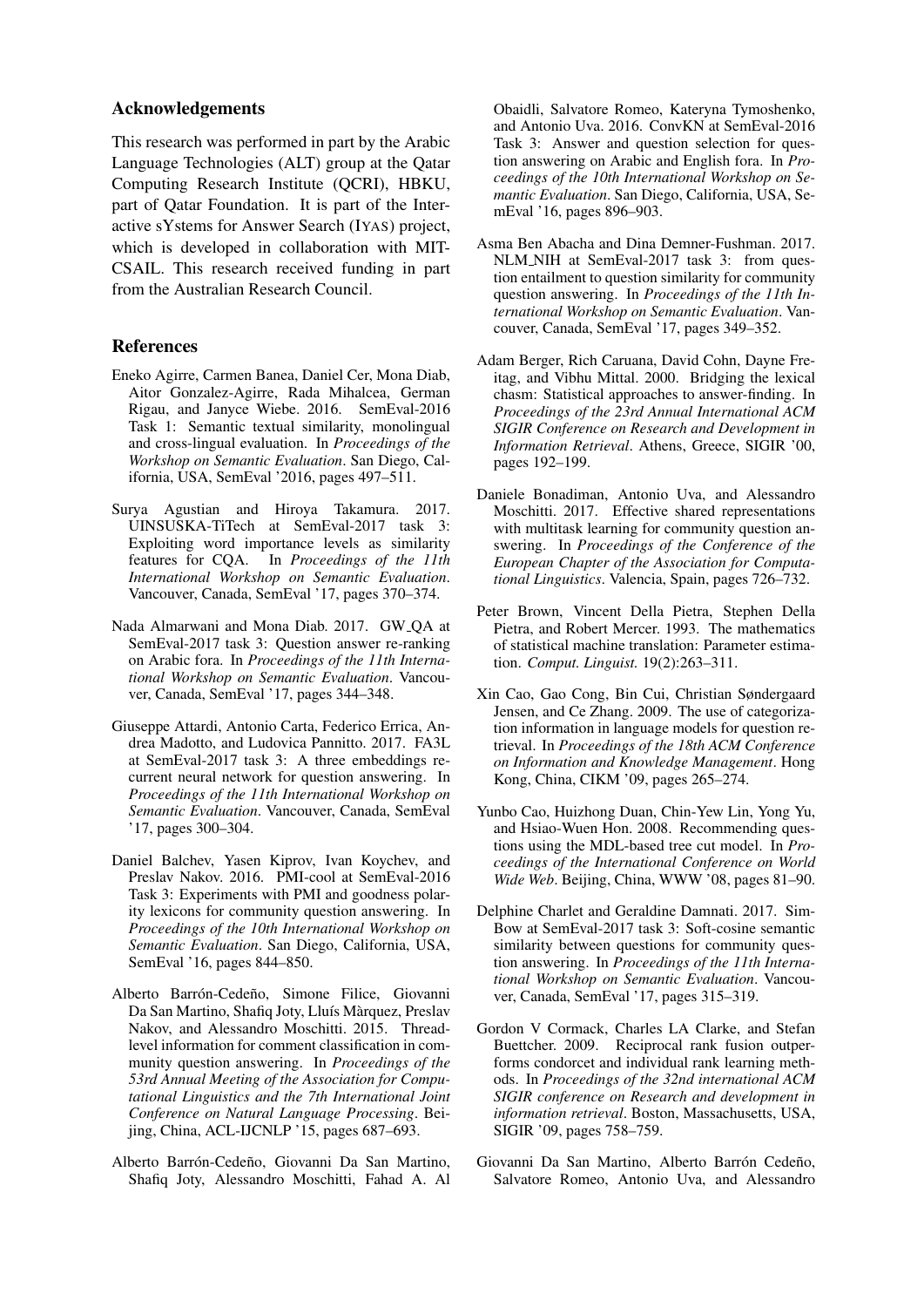Moschitti. 2016. Learning to re-rank questions in community question answering using advanced features. In *Proceedings of the 25th ACM International on Conference on Information and Knowledge Management*. Indianapolis, Indiana, USA, CIKM '16, pages 1997–2000.

- <span id="page-13-2"></span>Giovanni Da San Martino, Salvatore Romeo, Alberto Barrón-Cedeño, Shafiq Joty, Lluís Màrquez, Alessandro Moschitti, and Preslav Nakov. 2017. Cross-language question re-ranking. In *Proceedings of the 40th International ACM SIGIR Conference on Research and Development in Information Retrieval*. Tokyo, Japan, SIGIR '17.
- <span id="page-13-14"></span>Jan Milan Deriu and Mark Cieliebak. 2017. SwissAlps at SemEval-2017 task 3: Attention-based convolutional neural network for community question answering. In *Proceedings of the 11th International Workshop on Semantic Evaluation*. Vancouver, Canada, SemEval '17, pages 334–338.
- <span id="page-13-1"></span>Cicero dos Santos, Luciano Barbosa, Dasha Bogdanova, and Bianca Zadrozny. 2015. Learning hybrid representations to retrieve semantically equivalent questions. In *Proceedings of the 53rd Annual Meeting of the Association for Computational Linguistics and the 7th International Joint Conference on Natural Language Processing*. Beijing, China, ACL-IJCNLP '15, pages 694–699.
- <span id="page-13-0"></span>Huizhong Duan, Yunbo Cao, Chin-Yew Lin, and Yong Yu. 2008. Searching questions by identifying question topic and question focus. In *Proceedings of the 46th Annual Meeting of the Association for Computational Linguistics*. Columbus, Ohio, USA, pages 156–164.
- <span id="page-13-6"></span>Abdessamad Echihabi and Daniel Marcu. 2003. A noisy-channel approach to question answering. In *Proceedings of the 41st Annual Meeting of the Association for Computational Linguistics*. Sapporo, Japan, ACL '03, pages 16–23.
- <span id="page-13-16"></span>Yassine El Adlouni, Imane LAHBARI, Horacio Rodriguez, Mohammed Meknassi, Said Ouatik El Alaoui, and Noureddine Ennahnahi. 2017. UPC-USMBA at SemEval-2017 task 3: Combining multiple approaches for CQA for Arabic. In *Proceedings of the 11th International Workshop on Semantic Evaluation*. Vancouver, Canada, SemEval '17, pages 276–280.
- <span id="page-13-5"></span>Minwei Feng, Bing Xiang, Michael R. Glass, Lidan Wang, and Bowen Zhou. 2015. Applying deep learning to answer selection: a study and an open task. In *Proceedings of the Workshop on Automatic Speech Recognition and Understanding*. Scottsdale, Arizona, USA, ASRU '15, pages 813–820.
- <span id="page-13-4"></span>Simone Filice, Danilo Croce, Alessandro Moschitti, and Roberto Basili. 2016. KeLP at SemEval-2016 Task 3: Learning semantic relations between questions and answers. In *Proceedings of the Workshop on Semantic Evaluation*. San Diego, California, USA, SemEval '16, pages 1116–1123.
- <span id="page-13-12"></span>Simone Filice, Giovanni Da San Martino, and Alessandro Moschitti. 2017. KeLP at SemEval-2017 task 3: Learning pairwise patterns in community question answering. In *Proceedings of the 11th International Workshop on Semantic Evaluation*. Vancouver, Canada, SemEval '17, pages 327–334.
- <span id="page-13-15"></span>Byron Galbraith, Bhanu Pratap, and Daniel Shank. 2017. Talla at SemEval-2017 task 3: Identifying similar questions through paraphrase detection. In *Proceedings of the 11th International Workshop on Semantic Evaluation*. Vancouver, Canada, SemEval '17, pages 375–379.
- <span id="page-13-13"></span>Naman Goyal. 2017. LearningToQuestion at SemEval 2017 task 3: Ranking similar questions by learning to rank using rich features. In *Proceedings of the International Workshop on Semantic Evaluation*. Vancouver, Canada, SemEval '17, pages 310–314.
- <span id="page-13-10"></span>Francisco Guzmán, Shafiq Joty, Lluís Màrquez, and Preslav Nakov. 2015. Pairwise neural machine translation evaluation. In *Proceedings of the 53rd Annual Meeting of the Association for Computational Linguistics and the 7th International Joint Conference on Natural Language Processing*. Beijing, China, ACL-IJCNLP '15, pages 805–814.
- <span id="page-13-8"></span>Francisco Guzmán, Lluís Màrquez, and Preslav Nakov. 2016a. Machine translation evaluation meets community question answering. In *Proceedings of the 54th Annual Meeting of the Association for Computational Linguistics*. Berlin, Germany, ACL '16, pages 460–466.
- <span id="page-13-9"></span>Francisco Guzmán, Preslav Nakov, and Lluís Màrquez. 2016b. MTE-NN at SemEval-2016 Task 3: Can machine translation evaluation help community question answering? In *Proceedings of the International Workshop on Semantic Evaluation*. San Diego, California, USA, SemEval '16, pages 887–895.
- <span id="page-13-3"></span>Michael Heilman and Noah A. Smith. 2010. Tree edit models for recognizing textual entailments, paraphrases, and answers to questions. In *Human Language Technologies: The 2010 Annual Conference of the North American Chapter of the Association for Computational Linguistics*. Los Angeles, California, USA, ACL '10, pages 1011–1019.
- <span id="page-13-7"></span>Doris Hoogeveen, Yitong Li, Huizhi Liang, Bahar Salehi, Timothy Baldwin, and Long Duong. 2016a. UniMelb at SemEval-2016 Task 3: Identifying similar questions by combining a CNN with string similarity measures. In *Proceedings of the International Workshop on Semantic Evaluation*. San Diego, California, USA, SemEval '16, pages 851–856.
- <span id="page-13-11"></span>Doris Hoogeveen, Karin Verspoor, and Timothy Baldwin. 2016b. CQADupStack: Gold or silver? In *Proceedings of the SIGIR 2016 Workshop on Web Question Answering Beyond Factoids*. Pisa, Italy, WebQA '16.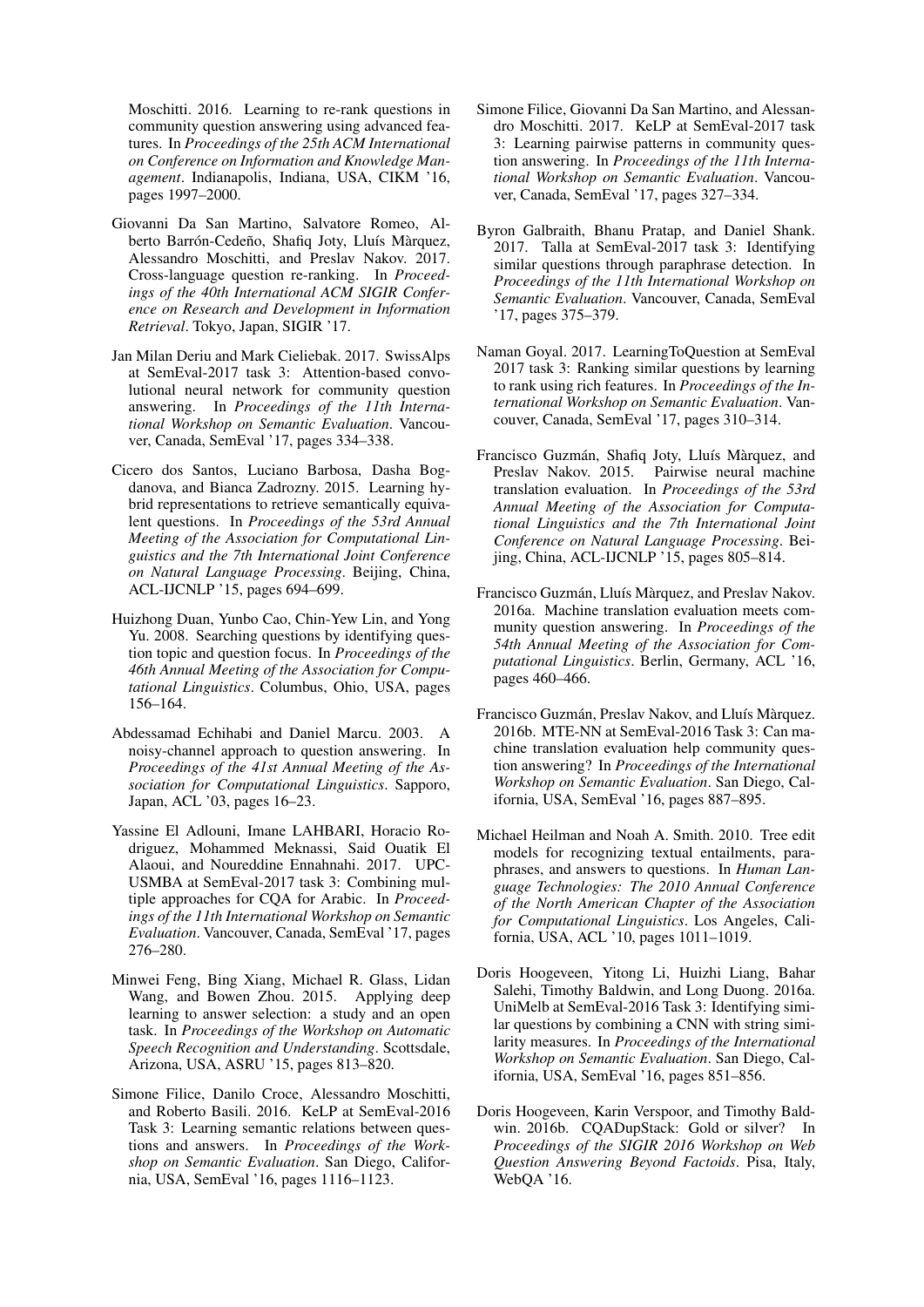- <span id="page-14-1"></span>Doris Hoogeveen, Karin M. Verspoor, and Timothy Baldwin. 2015. CQADupStack: A benchmark data set for community question-answering research. In *Proceedings of the 20th Australasian Document Computing Symposium*. Parramatta, NSW, Australia, ADCS '15, pages 3:1–3:8.
- <span id="page-14-0"></span>Enamul Hoque, Shafiq Joty, Lluís Màrquez, Alberto Barrón-Cedeño, Giovanni Da San Martino, Alessandro Moschitti, Preslav Nakov, Salvatore Romeo, and Giuseppe Carenini. 2016. An interactive system for exploring community question answering forums. In *Proceedings of the 26th International Conference on Computational Linguistics: System Demonstrations*. Osaka, Japan, COLING '16, pages 1–5.
- <span id="page-14-5"></span>Yongshuai Hou, Cong Tan, Xiaolong Wang, Yaoyun Zhang, Jun Xu, and Qingcai Chen. 2015. HITSZ-ICRC: Exploiting classification approach for answer selection in community question answering. In *Proceedings of the 9th International Workshop on Semantic Evaluation*. Denver, Colorado, USA, SemEval '15, pages 196–202.
- <span id="page-14-3"></span>Jiwoon Jeon, W. Bruce Croft, and Joon Ho Lee. 2005. Finding similar questions in large question and answer archives. In *Proceedings of the 14th ACM International Conference on Information and Knowledge Management*. Bremen, Germany, CIKM '05, pages 84–90.
- <span id="page-14-6"></span>Shafiq Joty, Alberto Barrón-Cedeño, Giovanni Da San Martino, Simone Filice, Lluís Màrquez, Alessandro Moschitti, and Preslav Nakov. 2015. Global thread-level inference for comment classification in community question answering. In *Proceedings of the 2015 Conference on Empirical Methods in Natural Language Processing*. Lisbon, Portugal, EMNLP '15, pages 573–578.
- <span id="page-14-7"></span>Shafiq Joty, Lluís Màrquez, and Preslav Nakov. 2016. Joint learning with global inference for comment classification in community question answering. In *Proceedings of the 2016 Conference of the North American Chapter of the Association for Computational Linguistics: Human Language Technologies*. San Diego, California, USA, NAACL-HLT '16.
- <span id="page-14-16"></span>Yuta Koreeda, Takuya Hashito, Yoshiki Niwa, Misa Sato, Toshihiko Yanase, Kenzo Kurotsuchi, and Kohsuke Yanai. 2017. bunji at SemEval-2017 task 3: Combination of neural similarity features and comment plausibility features. In *Proceedings of the International Workshop on Semantic Evaluation*. Vancouver, Canada, SemEval '17, pages 353–359.
- <span id="page-14-2"></span>Tao Lei, Hrishikesh Joshi, Regina Barzilay, Tommi S. Jaakkola, Kateryna Tymoshenko, Alessandro Moschitti, and Lluís Màrquez. 2016. Semi-supervised question retrieval with gated convolutions. In *Proceedings of the 15th Annual Conference of the North American Chapter of the Association for Computational Linguistics: Human Language Technologies*. San Diego, California, USA, NAACL-HLT '16, pages 1279–1289.
- <span id="page-14-4"></span>Shuguang Li and Suresh Manandhar. 2011. Improving question recommendation by exploiting information need. In *Proceedings of the 49th Annual Meeting of the Association for Computational Linguistics*. Portland, Oregon, USA, ACL '11, pages 1425–1434.
- <span id="page-14-15"></span>Fei Liu, Alistair Moffat, Timothy Baldwin, and Xiuzhen Zhang. 2016. Quit while ahead: Evaluating truncated rankings. In *Proceedings of the 39th International ACM SIGIR Conference on Research and Development in Information Retrieval*. Pisa, Italy, SIGIR '16, pages 953–956.
- <span id="page-14-10"></span>Todor Mihaylov, Daniel Balchev, Yasen Kiprov, Ivan Koychev, and Preslav Nakov. 2017a. Large-scale goodness polarity lexicons for community question answering. In *Proceedings of the 40th International Conference on Research and Development in Information Retrieval*. Tokyo, Japan, SIGIR '17.
- <span id="page-14-11"></span>Todor Mihaylov, Georgi Georgiev, and Preslav Nakov. 2015a. Finding opinion manipulation trolls in news community forums. In *Proceedings of the Nineteenth Conference on Computational Natural Language Learning*. Beijing, China, CoNLL '15, pages 310–314.
- <span id="page-14-12"></span>Todor Mihaylov, Ivan Koychev, Georgi Georgiev, and Preslav Nakov. 2015b. Exposing paid opinion manipulation trolls. In *Proceedings of the International Conference Recent Advances in Natural Language Processing*. Hissar, Bulgaria, RANLP'15, pages 443–450.
- <span id="page-14-14"></span>Todor Mihaylov, Tsvetomila Mihaylova, Preslav Nakov, Lluís Màrquez, Georgi Georgiev, and Ivan Koychev. 2017b. The dark side of news community forums: Opinion manipulation trolls. *Internet Research* .
- <span id="page-14-13"></span>Todor Mihaylov and Preslav Nakov. 2016a. Hunting for troll comments in news community forums. In *Proceedings of the 54th Annual Meeting of the Association for Computational Linguistics*. Berlin, Germany, ACL '16, pages 399–405.
- <span id="page-14-9"></span>Todor Mihaylov and Preslav Nakov. 2016b. SemanticZ at SemEval-2016 Task 3: Ranking relevant answers in community question answering using semantic similarity based on fine-tuned word embeddings. In *Proceedings of the 10th International Workshop on Semantic Evaluation*. San Diego, California, USA, SemEval '16, pages 879–886.
- <span id="page-14-8"></span>Tsvetomila Mihaylova, Pepa Gencheva, Martin Boyanov, Ivana Yovcheva, Todor Mihaylov, Momchil Hardalov, Yasen Kiprov, Daniel Balchev, Ivan Koychev, Preslav Nakov, Ivelina Nikolova, and Galia Angelova. 2016. SUper Team at SemEval-2016 Task 3: Building a feature-rich system for community question answering. In *Proceedings of the Workshop on Semantic Evaluation*. San Diego, California, USA, SemEval '16, pages 836–843.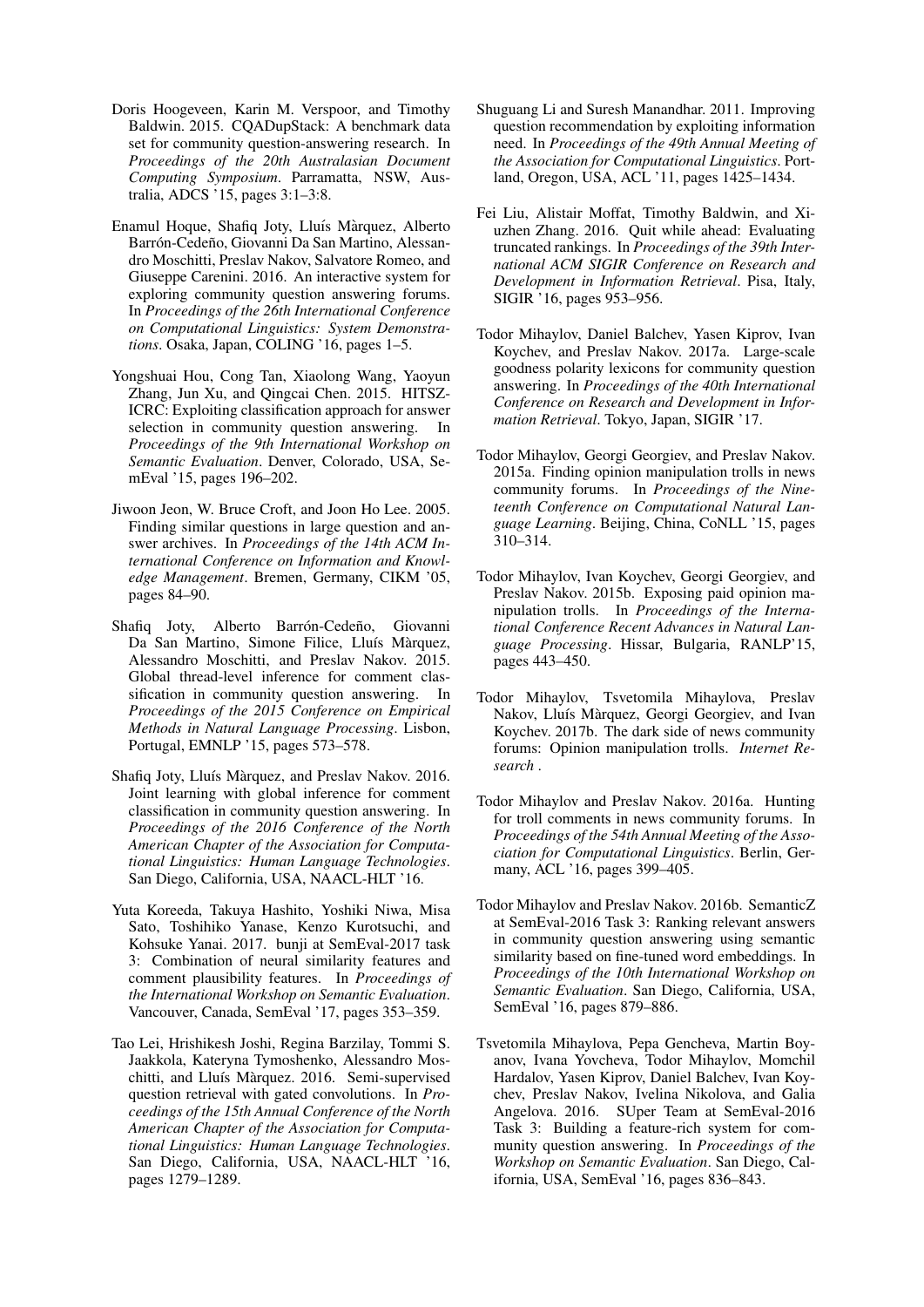- <span id="page-15-6"></span>Mitra Mohtarami, Yonatan Belinkov, Wei-Ning Hsu, Yu Zhang, Tao Lei, Kfir Bar, Scott Cyphers, and Jim Glass. 2016. SLS at SemEval-2016 Task 3: Neuralbased approaches for ranking in community question answering. In *Proceedings of the International Workshop on Semantic Evaluation*. San Diego, California, USA, SemEval '16, pages 828–835.
- <span id="page-15-0"></span>Alessandro Moschitti, Lluís Márquez, Preslav Nakov, Eugene Agichtein, Charles Clarke, and Idan Szpektor. 2016. SIGIR 2016 workshop WebQA II: Web question answering beyond factoids. In *Proceedings of the 39th International Conference on Research and Development in Information Retrieval*. ACM, Pisa, Italy, SIGIR '16, pages 1251–1252.
- <span id="page-15-11"></span>Preslav Nakov, Lluís Màrquez, and Francisco Guzmán. 2016a. It takes three to tango: Triangulation approach to answer ranking in community question answering. In *Proceedings of the 2016 Conference on Empirical Methods in Natural Language Processing*. Austin, Texas, USA, pages 1586–1597.
- <span id="page-15-1"></span>Preslav Nakov, Lluís Màrquez, Walid Magdy, Alessandro Moschitti, Jim Glass, and Bilal Randeree. 2015. SemEval-2015 task 3: Answer selection in community question answering. In *Proceedings of the International Workshop on Semantic Evaluation*. Denver, Colorado, USA, SemEval '15, pages 269–281.
- <span id="page-15-2"></span>Preslav Nakov, Lluís Màrquez, Alessandro Moschitti, Walid Magdy, Hamdy Mubarak, abed Alhakim Freihat, Jim Glass, and Bilal Randeree. 2016b. SemEval-2016 task 3: Community question answering. In *Proceedings of the 10th International Workshop on Semantic Evaluation*. San Diego, California, USA, SemEval '16, pages 525–545.
- <span id="page-15-14"></span>Titas Nandi, Chris Biemann, Seid Muhie Yimam, Deepak Gupta, Sarah Kohail, Asif Ekbal, and Pushpak Bhattacharyya. 2017. IIT-UHH at SemEval-2017 task 3: Exploring multiple features for community question answering and implicit dialogue identification. In *Proceedings of the 11th International Workshop on Semantic Evaluation*. Vancouver, Canada, SemEval '17, pages 91–98.
- <span id="page-15-10"></span>Massimo Nicosia, Simone Filice, Alberto Barrón-Cedeño, Iman Saleh, Hamdy Mubarak, Wei Gao, Preslav Nakov, Giovanni Da San Martino, Alessandro Moschitti, Kareem Darwish, Lluís Màrquez, Shafiq Joty, and Walid Magdy. 2015. QCRI: Answer selection for community question answering experiments for Arabic and English. In *Proceedings of the Workshop on Semantic Evaluation*. Denver, Colorado, USA, SemEval '15, pages 203–209.
- <span id="page-15-13"></span>Ankur Parikh, Oscar Täckström, Dipanjan Das, and Jakob Uszkoreit. 2016. A decomposable attention model for natural language inference. In *Proceedings of the 2016 Conference on Empirical Methods in Natural Language Processing*. Austin, Texas, USA, EMNLP '16, pages 2249–2255.
- <span id="page-15-12"></span>Jeffrey Pennington, Richard Socher, and Christopher Manning. 2014. Glove: Global vectors for word

representation. In *Proceedings of the Conference on Empirical Methods in Natural Language Processing*. Doha, Qatar, EMNLP '14, pages 1532–1543.

- <span id="page-15-17"></span>Le Qi, Yu Zhang, and Ting Liu. 2017. SCIR-QA at SemEval-2017 task 3: CNN model based on similar and dissimilar information between keywords for question similarity. In *Proceedings of the 11th International Workshop on Semantic Evaluation*. Vancouver, Canada, SemEval '17, pages 305–309.
- <span id="page-15-18"></span>Mohammed R. H. Qwaider, Abed Alhakim Freihat, and Fausto Giunchiglia. 2017. TrentoTeam at SemEval-2017 task 3: An application of Grice Maxims principles in ranking community question answers. In *Proceedings of the 11th International Workshop on Semantic Evaluation*. Vancouver, Canada, SemEval '17, pages 272–275.
- <span id="page-15-8"></span>Stefan Riezler, Alexander Vasserman, Ioannis Tsochantaridis, Vibhu Mittal, and Yi Liu. 2007. Statistical machine translation for query expansion in answer retrieval. In *Proceedings of the 45th Annual Meeting of the Association of Computational Linguistics*. Prague, Czech Republic, ACL '07, pages 464–471.
- <span id="page-15-15"></span>Miguel J. Rodrigues and Francisco M Couto. 2017. MoRS at SemEval-2017 task 3: Easy to use SVM in ranking tasks. In *Proceedings of the 11th International Workshop on Semantic Evaluation*. Vancouver, Canada, SemEval '17, pages 288–292.
- <span id="page-15-3"></span>Salvatore Romeo, Giovanni Da San Martino, Alberto Barrón-Cedeño, Alessandro Moschitti, Yonatan Belinkov, Wei-Ning Hsu, Yu Zhang, Mitra Mohtarami, and James Glass. 2016. Neural attention for learning to rank questions in community question answering. In *Proceedings of the 26th International Conference on Computational Linguistics: Technical Papers*. Osaka, Japan, COLING '2016, pages 1734–1745.
- <span id="page-15-4"></span>Aliaksei Severyn and Alessandro Moschitti. 2015. Learning to rank short text pairs with convolutional deep neural networks. In *Proceedings of the 38th International ACM SIGIR Conference on Research and Development in Information Retrieval*. Santiago, Chile, SIGIR '15, pages 373–382.
- <span id="page-15-7"></span>Radu Soricut and Eric Brill. 2006. Automatic question answering using the web: Beyond the factoid. *Inf. Retr.* 9(2):191–206.
- <span id="page-15-9"></span>Mihai Surdeanu, Massimiliano Ciaramita, and Hugo Zaragoza. 2011. Learning to rank answers to nonfactoid questions from web collections. *Comput. Linguist.* 37(2):351–383.
- <span id="page-15-5"></span>Ming Tan, Bing Xiang, and Bowen Zhou. 2015. Lstmbased deep learning models for non-factoid answer selection. *arXiv preprint arXiv:1511.04108* .
- <span id="page-15-16"></span>Marwan Torki, Maram Hasanain, and Tamer Elsayed. 2017. QU-BIGIR at SemEval-2017 task 3: Using similarity features for Arabic community question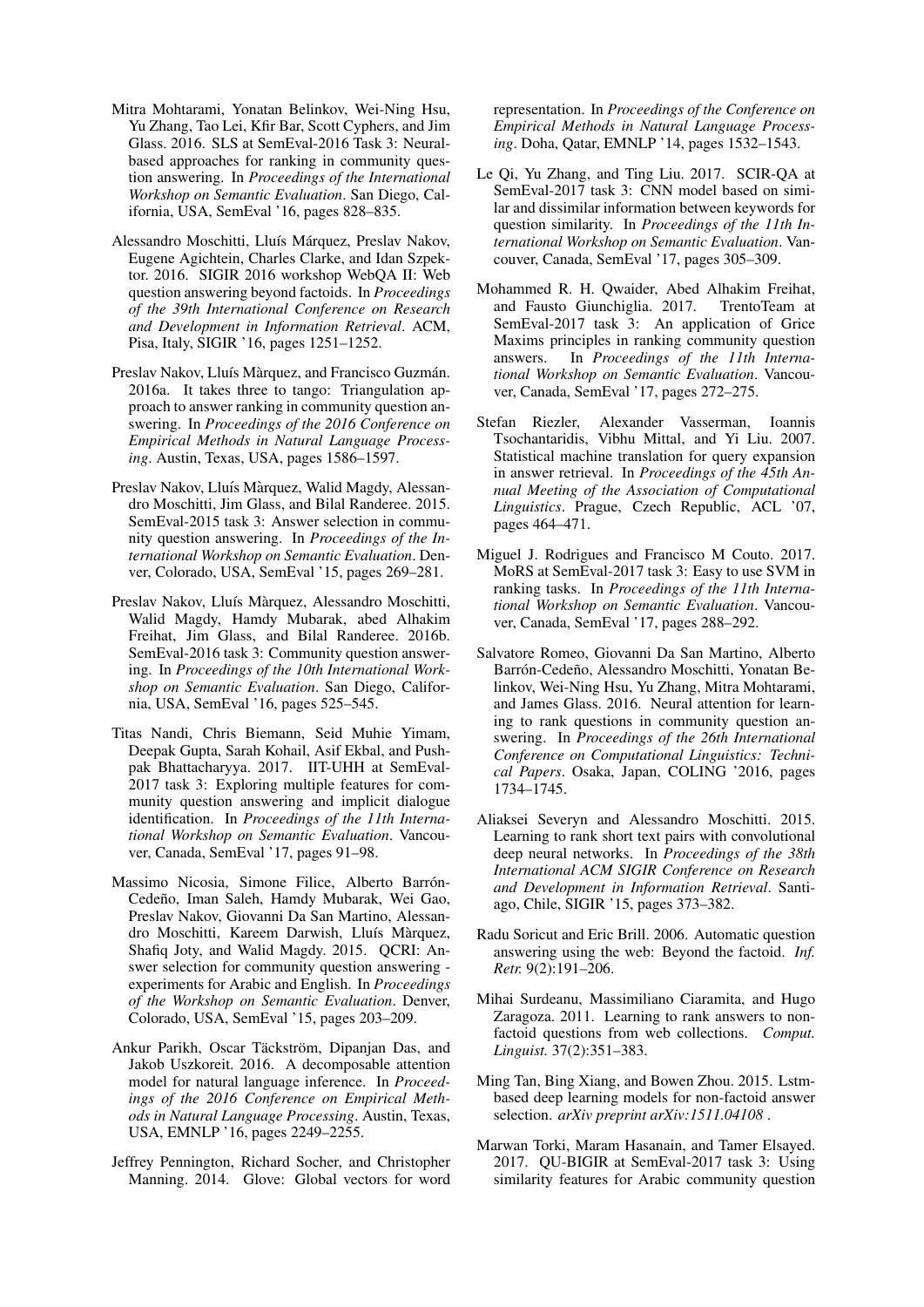answering forums. In *Proceedings of the 11th International Workshop on Semantic Evaluation*. Vancouver, Canada, SemEval '17, pages 360–364.

- <span id="page-16-8"></span>Quan Hung Tran, Vu Tran, Tu Vu, Minh Nguyen, and Son Bao Pham. 2015. JAIST: Combining multiple features for answer selection in community question answering. In *Proceedings of the 9th International Workshop on Semantic Evaluation*. Denver, Colorado, USA, SemEval '15, pages 215–219.
- <span id="page-16-7"></span>Kateryna Tymoshenko, Daniele Bonadiman, and Alessandro Moschitti. 2016. Learning to rank nonfactoid answers: Comment selection in web forums. In *Proceedings of the 25th ACM International on Conference on Information and Knowledge Management*. Indianapolis, Indiana, USA, CIKM '16, pages 2049–2052.
- <span id="page-16-16"></span>Filip Šaina, Toni Kukurin, Lukrecija Puljić, Mladen Karan, and Jan Šnajder. 2017. TakeLab-QA at SemEval-2017 task 3: Classification experiments for answer retrieval in community QA. In *Proceedings of the Workshop on Semantic Evaluation*. Vancouver, Canada, SemEval '17, pages 339–343.
- <span id="page-16-6"></span>Di Wang and Eric Nyberg. 2015. A long short-term memory model for answer sentence selection in question answering. In *Proceedings of the 53rd Annual Meeting of the Association for Computational Linguistics and the 7th International Joint Conference on Natural Language Processing*. Beijing, China, ACL-IJCNLP '15, pages 707–712.
- <span id="page-16-1"></span>Kai Wang, Zhaoyan Ming, and Tat-Seng Chua. 2009. A syntactic tree matching approach to finding similar questions in community-based QA services. In *Proceedings of the 32nd International ACM SIGIR Conference on Research and Development in Information Retrieval*. Boston, Massachusetts, USA, SI-GIR '09, pages 187–194.
- <span id="page-16-4"></span>Mengqiu Wang and Christopher D. Manning. 2010. Probabilistic tree-edit models with structured latent variables for textual entailment and question answering. In *Proceedings of the 23rd International Conference on Computational Linguistics*. Beijing, China, COLING '10, pages 1164–1172.
- <span id="page-16-3"></span>Mengqiu Wang, Noah A. Smith, and Teruko Mitamura. 2007. What is the Jeopardy model? A quasisynchronous grammar for QA. In *Proceedings of the 2007 Joint Conference on Empirical Methods in Natural Language Processing and Computational Natural Language Learning*. Prague, Czech Republic, EMNLP-CoNLL '07, pages 22–32.
- <span id="page-16-13"></span>Guoshun Wu, Yixuan Sheng adn Man Lan, and Yuanbin Wu. 2017a. ECNU at SemEval-2017 task 3: Using traditional and deep learning methods to address community question answering task. In *Proceedings of the Workshop on Semantic Evaluation*. Vancouver, Canada, SemEval '17, pages 365–369.
- <span id="page-16-12"></span>Yu Wu, WenZheng Feng, Wei Wu, Ming Zhou, and Zhoujun Li. 2017b. Beihang-MSRA at SemEval-2017 task 3: A ranking system with neural matching features for Community Question Answering. In *Proceedings of the 11th International Workshop on Semantic Evaluation*. Vancouver, Canada, SemEval '17, pages 281–287.
- <span id="page-16-9"></span>Yunfang Wu and Minghua Zhang. 2016. ICL00 at SemEval-2016 Task 3: Translation-based method for CQA system. In *Proceedings of the Workshop on Semantic Evaluation*. San Diego, California, USA, SemEval '16, pages 857–860.
- <span id="page-16-14"></span>Yufei Xie, Maoquan Wang, Jing Ma, Jian Jiang, and Zhao Lu. 2017. EICA team at SemEval-2017 task 3: Semantic and metadata-based features for Community Question Answering. In *Proceedings of the International Workshop on Semantic Evaluation*. Vancouver, Canada, SemEval '17, pages 293–299.
- <span id="page-16-5"></span>Xuchen Yao, Benjamin Van Durme, Chris Callison-Burch, and Peter Clark. 2013. Answer extraction as sequence tagging with tree edit distance. In *Proceedings of the Conference of the North American Chapter of the Association for Computational Linguistics*. NAACL-HLT '13, pages 858–867.
- <span id="page-16-0"></span>Kai Zhang, Wei Wu, Haocheng Wu, Zhoujun Li, and Ming Zhou. 2014. Question retrieval with high quality answers in community question answering. In *Proceedings of the 23rd ACM International Conference on Information and Knowledge Management*. Shanghai, China, CIKM '14, pages 371–380.
- <span id="page-16-15"></span>Sheng Zhang, Jiajun Cheng, Hui Wang, Xin Zhang, Pei Li, and Zhaoyun Ding. 2017. FuRongWang at SemEval-2017 task 3: Deep neural networks for selecting relevant answers in community question answering. In *Proceedings of the 11th International Workshop on Semantic Evaluation*. Vancouver, Canada, SemEval '17, pages 320–325.
- <span id="page-16-2"></span>Guangyou Zhou, Li Cai, Jun Zhao, and Kang Liu. 2011. Phrase-based translation model for question retrieval in community question answer archives. In *Proceedings of the 49th Annual Meeting of the Association for Computational Linguistics*. Portland, Oregon, USA, ACL '11, pages 653–662.
- <span id="page-16-11"></span>Xiaoqiang Zhou, Baotian Hu, Qingcai Chen, Buzhou Tang, and Xiaolong Wang. 2015a. Answer sequence learning with neural networks for answer selection in community question answering. In *Proceedings of the 53rd Annual Meeting of the Association for Computational Linguistics and the 7th International Joint Conference on Natural Language Processing*. Beijing, China, ACL-IJCNLP '15, pages 713–718.
- <span id="page-16-10"></span>Xiaoqiang Zhou, Baotian Hu, Jiaxin Lin, Yang Xiang, and Xiaolong Wang. 2015b. ICRC-HIT: A deep learning based comment sequence labeling system for answer selection challenge. In *Proceedings of the 11th International Workshop on Semantic Evaluation*. Denver, Colorado, USA, SemEval '15, pages 210–214.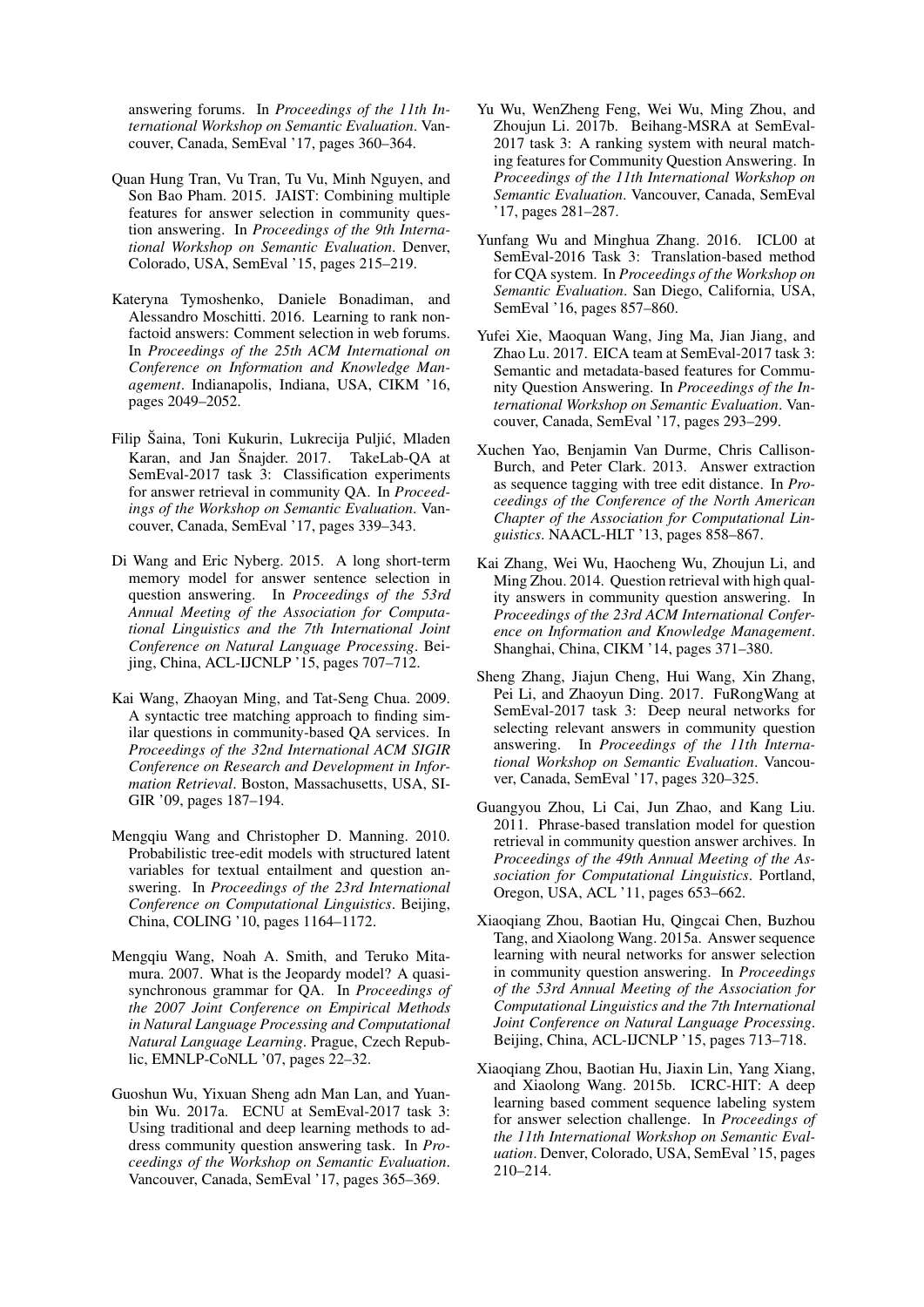<span id="page-17-0"></span>

| <b>Team ID</b>    | <b>Team Affiliation</b>                                                                       |
|-------------------|-----------------------------------------------------------------------------------------------|
| Beihang-MSRA      | Beihang University, Beijing, China; Microsoft Research, Beijing, China                        |
|                   | (Wu et al., 2017b)                                                                            |
| bunji             | Hitachi Ltd., Japan<br>(Koreeda et al., 2017)                                                 |
| <b>ECNU</b>       | East China Normal University, P.R. China; Shanghai Key Laboratory of Multidimensional         |
|                   | Information Processing, P.R. China (Wu et al., 2017a)                                         |
| <b>EICA</b>       | East China Normal University, Shanghai, P.R.China                                             |
|                   | (Xie et al., 2017)                                                                            |
| FuRongWang        | National University of Defense Technology, P.R. China                                         |
| FA3L              | (Zhang et al., 2017)<br>University of Pisa, Italy                                             |
|                   |                                                                                               |
| GW_QA             | (Attardi et al., 2017)                                                                        |
|                   | The George Washington University, D.C. USA                                                    |
|                   | (Almarwani and Diab, 2017)                                                                    |
| IIT-UHH           | Indian Institute of Technology Patna, India; University of Hamburg, Germany                   |
|                   | (Nandi et al., 2017)                                                                          |
| KeLP              | University of Roma, Tor Vergata, Italy; Qatar Computing Research Institute,                   |
|                   | HBKU, Qatar (Filice et al., 2017)                                                             |
| MoRS              | Universidade de Lisboa, Portugal<br>(Rodrigues and Couto, 2017)                               |
|                   |                                                                                               |
|                   | LearningToQuestion Georgia Institute of Technology, Atlanta, GA, USA                          |
| LS <sub>2</sub> N | (Goyal, 2017)<br>LS <sub>2</sub> N                                                            |
|                   |                                                                                               |
| NLM_NIH           | [no paper submitted]<br>U.S. National Library of Medicine, Bethesda, MD, USA                  |
|                   | (Ben Abacha and Demner-Fushman, 2017)                                                         |
| QU-BIGIR          | Qatar University, Qatar                                                                       |
|                   | (Torki et al., 2017)                                                                          |
| <b>SCIR-QA</b>    | Harbin Institute of Technology, P.R. China                                                    |
|                   | (Qi et al., 2017)                                                                             |
| SimBow            | Orange Labs, France                                                                           |
|                   | (Charlet and Damnati, 2017)                                                                   |
| SnowMan           | Harbin Institute of Technology, P.R. China                                                    |
|                   | [no paper submitted]                                                                          |
| SwissAlps         | Zurich University of Applied Sciences, Switzerland                                            |
|                   | (Deriu and Cieliebak, 2017)                                                                   |
| TakeLab-QA        | University of Zagreb, Croatia                                                                 |
|                   | (Šaina et al., 2017)                                                                          |
| Talla             | Talla, Boston, MA, USA                                                                        |
|                   | (Galbraith et al., 2017)                                                                      |
| TrentoTeam        | University of Trento, Italy                                                                   |
|                   | (Qwaider et al., 2017)                                                                        |
|                   | UINSUSKA-TiTech UIN Sultan Syarif Kasim Riau, Indonesia; Tokyo Institute of Technology, Japan |
|                   | (Agustian and Takamura, 2017)                                                                 |
| UPC-USMBA         | Universitat Politècnica de Catalunya, Spain; Sidi Mohamed Ben Abdellah University, Morocco    |
|                   | (El Adlouni et al., 2017)                                                                     |

Table 4: The participating teams and their affiliations.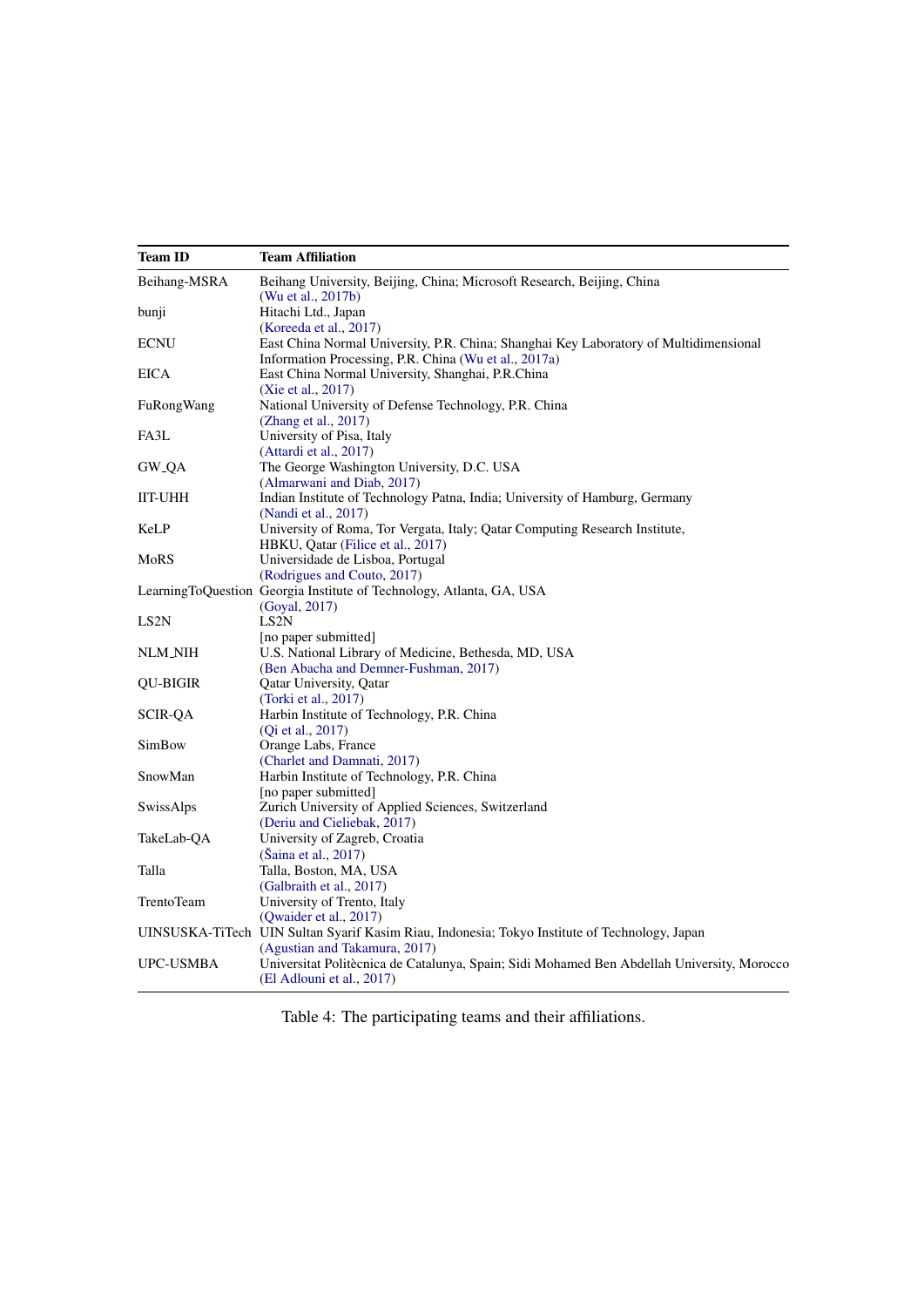<span id="page-18-0"></span>

|                | Submission                  | <b>MAP</b>         | AvgRec             | <b>MRR</b>         | $\mathbf P$  | $\bf R$      | F1           | Acc                |
|----------------|-----------------------------|--------------------|--------------------|--------------------|--------------|--------------|--------------|--------------------|
| 1              | <b>KeLP-primary</b>         | $88.43_1$          | 93.792             | $92.82_1$          | 87.303       | 58.249       | 69.875       | $73.89_3$          |
| $\overline{2}$ | <b>Beihang-MSRA-primary</b> | 88.242             | $93.87_1$          | $92.34_2$          | $51.98_{14}$ | $100.00_1$   | $68.40_{6}$  | $51.98_{13}$       |
|                | Beihang-MSRA-contrastive2   | 88.18              | 93.91              | 92.45              | 51.98        | 100.00       | 68.40        | 51.98              |
|                | Beihang-MSRA-contrastive1   | 88.17              | 93.82              | 92.17              | 51.98        | 100.00       | 68.40        | 51.98              |
| 3              | <b>IIT-UHH-primary</b>      | 86.883             | $92.04_7$          | $91.20_5$          | $73.37_{11}$ | $74.52_3$    | $73.94_2$    | $72.70_4$          |
|                | ECNU-contrastive1           | 86.78              | 92.41              | 92.65              | 83.05        | 66.91        | 74.11        | 75.70              |
| 4              | <b>ECNU-primary</b>         | 86.724             | 92.624             | $91.45_3$          | 84.096       | 72.164       | $77.67_1$    | $78.43_1$          |
|                | EICA-contrastive2           | 86.60              | 92.25              | 90.67              | 88.50        | 31.32        | 46.27        | 62.18              |
| 5              | bunji-primary               | 86.585             | $92.71_3$          | 91.374             | 84.594       | $63.43_5$    | $72.50_3$    | $74.98_2$          |
| 6              | <b>EICA-primary</b>         | $86.53_{6}$        | 92.505             | 89.57 <sub>8</sub> | 88.292       | $30.20_{12}$ | $45.01_{12}$ | $61.64_{11}$       |
|                | EICA-contrastive1           | 86.48              | 92.18              | 90.69              | 88.43        | 29.61        | 44.37        | 61.40              |
|                | IIT-UHH-contrastive1        | 86.35              | 91.74              | 91.40              | 79.42        | 51.94        | 62.80        | 68.02              |
| 7              | <b>SwissAlps-primary</b>    | 86.247             | 92.28 <sub>6</sub> | 90.89 <sub>6</sub> | $90.78_1$    | $28.43_{13}$ | $43.30_{13}$ | $61.30_{12}$       |
|                | SwissAlps-contrastive1      | 85.53              | 91.98              | 90.52              | 90.37        | 24.03        | 37.97        | 59.18              |
|                | bunji-contrastive1          | 85.29              | 91.77              | 91.48              | 83.14        | 56.34        | 67.16        | 71.37              |
|                | IIT-UHH-contrastive2        | 85.24              | 91.37              | 90.38              | 81.22        | 57.65        | 67.43        | 71.06              |
| 8              | *FuRongWang-primary         | 84.268             | $90.79_8$          | $89.40_9$          | 84.585       | $48.98_{10}$ | $62.04_{10}$ | 68.847             |
|                | bunji-contrastive2          | 84.01              | 90.45              | 89.17              | 81.88        | 59.03        | 68.60        | 71.91              |
| 9              | <b>FA3L-primary</b>         | 83.42 <sub>9</sub> | 89.90 <sub>9</sub> | $90.32_7$          | $73.82_{10}$ | $59.62_{6}$  | 65.969       | 68.02 <sub>8</sub> |
|                | ECNU-contrastive2           | 83.15              | 90.01              | 89.46              | 75.06        | 78.86        | 76.91        | 75.39              |
|                | LS2N-contrastive2           | 82.91              | 89.70              | 89.58              | 72.19        | 71.77        | 71.98        | 70.96              |
|                | FA3L-contrastive1           | 82.87              | 89.64              | 89.98              | 77.28        | 56.27        | 65.12        | 68.67              |
|                | SnowMan-contrastive1        | 82.01              | 89.36              | 88.56              | 75.92        | 73.47        | 74.67        | 74.10              |
| 10             | SnowMan-primary             | $81.84_{10}$       | $88.67_{10}$       | $87.21_{12}$       | $79.54_8$    | 58.447       | $67.37_{7}$  | $70.58_5$          |
| 11             | TakeLab-QA-primary          | 81.14 $_{11}$      | $88.48_{12}$       | $87.51_{11}$       | $78.72_9$    | $58.31_8$    | $66.99_8$    | $70.14_{6}$        |
| 12             | <b>LS2N-primary</b>         | $80.99_{12}$       | $88.55_{11}$       | $87.92_{10}$       | 80.077       | $43.27_{11}$ | $56.18_{11}$ | $64.91_{10}$       |
|                | TakeLab-QA-contrastive1     | 79.71              | 87.31              | 87.03              | 73.88        | 62.77        | 67.87        | 69.11              |
|                | TakeLab-QA-contrastive2     | 78.98              | 86.33              | 87.13              | 80.06        | 56.66        | 66.36        | 70.14              |
| 13             | <b>TrentoTeam-primary</b>   | $78.56_{13}$       | 86.6613            | 85.7613            | $65.59_{12}$ | $75.71_2$    | 70.284       | 66.729             |
|                | LS2N-contrastive1           | 74.08              | 81.88              | 81.66              | 70.66        | 28.30        | 40.41        | 56.62              |
| 14             | <b>MoRS-primary</b>         | $63.32_{14}$       | $71.67_{14}$       | $71.99_{14}$       | $59.23_{13}$ | $5.06_{14}$  | $9.32_{14}$  | $48.84_{14}$       |
|                | Baseline 1 (chronological)  | 72.61              | 79.32              | 82.37              |              |              |              |                    |
|                | Baseline 2 (random)         | 62.30              | 70.56              | 68.74              | 53.15        | 75.97        | 62.54        | 52.70              |
|                | Baseline 3 (all 'true')     |                    |                    |                    | 51.98        | 100.00       | 68.40        | 51.98              |
|                | Baseline 4 (all 'false')    |                    |                    |                    |              |              |              | 48.02              |

Table 5: Subtask A, English (Question-Comment Similarity): results for all submissions. The first column shows the rank of the primary runs with respect to the official MAP score. The second column contains the team's name and its submission type (primary vs. contrastive). The following columns show the results for the primary, and then for other, unofficial evaluation measures. The subindices show the rank of the primary runs with respect to the evaluation measure in the respective column. All results are presented as percentages. The system marked with a  $*$  was a late submission.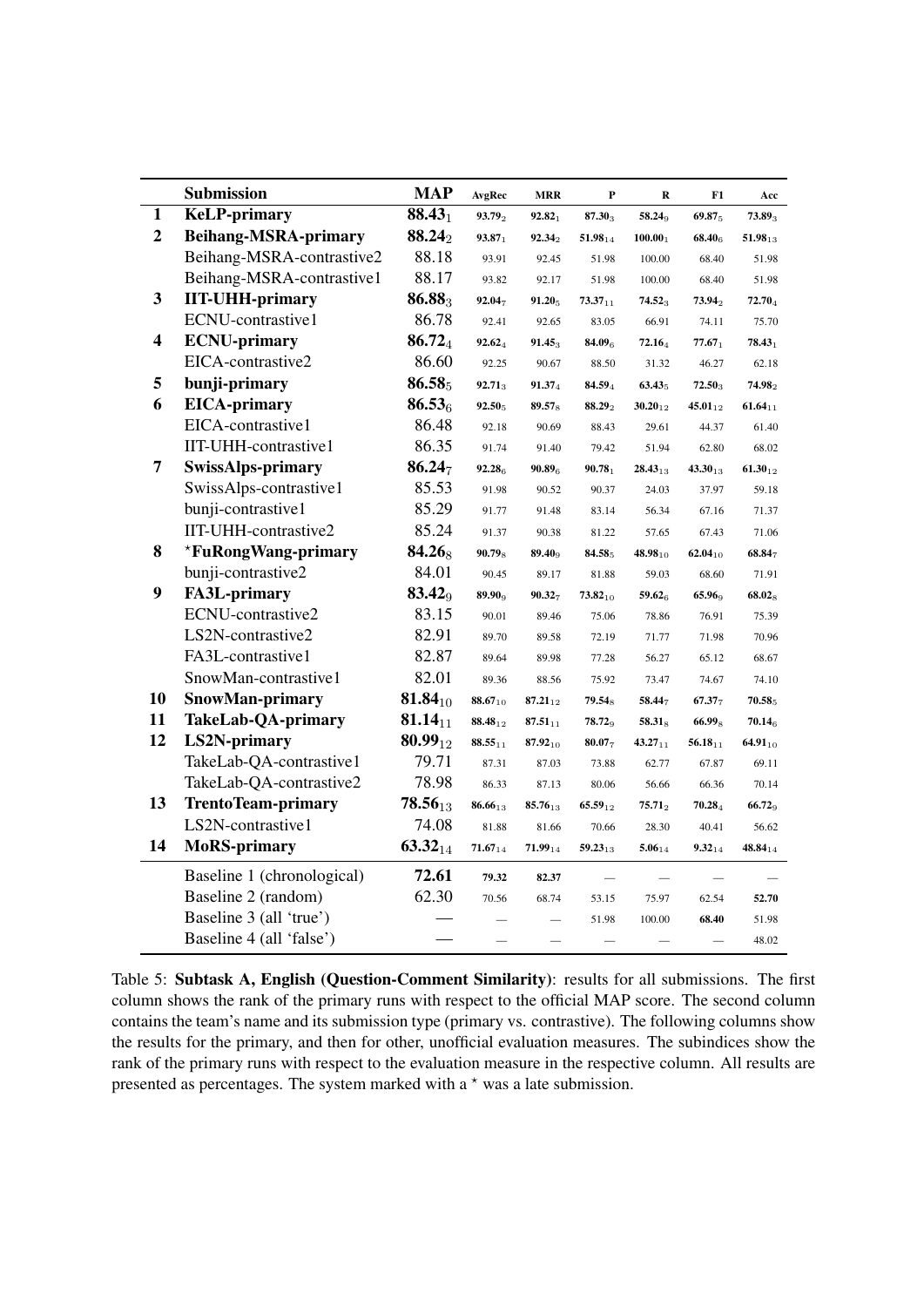<span id="page-19-0"></span>

|                  | Submission                        | <b>MAP</b>         | AvgRec                    | <b>MRR</b>         | P                  | R                         | F1                 | Acc          |
|------------------|-----------------------------------|--------------------|---------------------------|--------------------|--------------------|---------------------------|--------------------|--------------|
|                  | KeLP-contrastive1                 | 49.00              | 83.92                     | 52.41              | 36.18              | 88.34                     | 51.34              | 68.98        |
|                  | SimBow-contrastive2               | 47.87              | 82.77                     | 50.97              | 27.03              | 93.87                     | 41.98              | 51.93        |
| 1                | SimBow-primary                    | $47.22_1$          | 82.601                    | 50.07 <sub>3</sub> | $27.30_{10}$       | 94.48 <sub>3</sub>        | 42.37 <sub>9</sub> | $52.39_{11}$ |
|                  | LearningToQuestion-contrastive2   | 47.20              | 81.73                     | 53.22              | 18.52              | 100.00                    | 31.26              | 18.52        |
|                  | LearningToQuestion-contrastive1   | 47.03              | 81.45                     | 52.47              | 18.52              | 100.00                    | 31.26              | 18.52        |
| $\boldsymbol{2}$ | <b>LearningToQuestion-primary</b> | $46.93_2$          | 81.294                    | $53.01_1$          | $18.52_{12}$       | 100.00 <sub>1</sub>       | $31.26_{12}$       | $18.52_{12}$ |
|                  | SimBow-contrastive1               | 46.84              | 82.73                     | 50.43              | 27.80              | 94.48                     | 42.96              | 53.52        |
| 3                | <b>KeLP-primary</b>               | $46.66_3$          | 81.36 <sub>3</sub>        | $50.85_2$          | $36.01_3$          | 85.285                    | $50.64_1$          | $69.20_5$    |
|                  | Talla-contrastive1                | 46.54              | 82.15                     | 49.61              | 30.39              | 76.07                     | 43.43              | 63.30        |
|                  | Talla-contrastive2                | 46.31              | 81.81                     | 49.14              | 29.88              | 74.23                     | 42.61              | 62.95        |
| 4                | <b>Talla-primary</b>              | $45.70_4$          | 81.482                    | 49.555             | $29.59_9$          | <b>76.07</b> <sub>8</sub> | $42.61_8$          | $62.05_8$    |
|                  | Beihang-MSRA-contrastive2         | 44.79              | 79.13                     | 49.89              | 18.52              | 100.00                    | 31.26              | 18.52        |
| 5                | <b>Beihang-MSRA-primary</b>       | 44.785             | $79.13_7$                 | 49.884             | $18.52_{13}$       | $100.00_2$                | $31.26_{13}$       | $18.52_{13}$ |
|                  | NLM_NIH-contrastive1              | 44.66              | 79.66                     | 48.08              | 33.68              | 79.14                     | 47.25              | 67.27        |
| 6                | <b>NLM_NIH-primary</b>            | 44.62 <sub>6</sub> | $79.59_5$                 | $47.74_{6}$        | 33.68 <sub>5</sub> | <b>79.14</b> <sub>6</sub> | $47.25_3$          | $67.27_{6}$  |
|                  | UINSUSKA-TiTech-contrastive1      | 44.29              | 78.59                     | 48.97              | 34.47              | 68.10                     | 45.77              | 70.11        |
|                  | NLM_NIH-contrastive2              | 44.29              | 79.05                     | 47.45              | 33.68              | 79.14                     | 47.25              | 67.27        |
|                  | Beihang-MSRA-contrastive1         | 43.89              | 79.48                     | 48.18              | 18.52              | 100.00                    | 31.26              | 18.52        |
| 7                | <b>UINSUSKA-TiTech-primary</b>    | 43.447             | $77.50_{11}$              | $47.03_{9}$        | $35.71_4$          | $67.48_{11}$              | $46.71_4$          | $71.48_4$    |
| 8                | <b>IIT-UHH-primary</b>            | $43.12_8$          | $79.23_{6}$               | $47.25_{7}$        | $26.85_{11}$       | $71.17_{10}$              | $38.99_{10}$       | $58.75_{10}$ |
|                  | UINSUSKA-TiTech-contrastive2      | 43.06              | 76.45                     | 46.22              | 35.71              | 67.48                     | 46.71              | 71.48        |
| 9                | <b>SCIR-QA-primary</b>            | 42.72 <sub>9</sub> | <b>78.24</b> <sub>9</sub> | $46.65_{10}$       | $31.26_8$          | $89.57_4$                 | $46.35_5$          | $61.59_9$    |
|                  | SCIR-QA-contrastive1              | 42.72              | 78.24                     | 46.65              | 32.69              | 83.44                     | 46.98              | 65.11        |
|                  | ECNU-contrastive2                 | 42.48              | 79.44                     | 45.09              | 36.47              | 78.53                     | 49.81              | 70.68        |
|                  | IIT-UHH-contrastive2              | 42.38              | 78.59                     | 46.82              | 32.99              | 59.51                     | 42.45              | 70.11        |
|                  | ECNU-contrastive1                 | 42.37              | 78.41                     | 45.04              | 34.34              | 83.44                     | 48.66              | 67.39        |
|                  | IIT-UHH-contrastive1              | 42.29              | 78.41                     | 46.40              | 32.66              | 59.51                     | 42.17              | 69.77        |
| 10               | <b>FA3L-primary</b>               | $42.24_{10}$       | $77.71_{10}$              | $47.05_{8}$        | 33.17 <sub>6</sub> | $40.49_{13}$              | $36.46_{11}$       | $73.86_2$    |
|                  | LS2N-contrastive1                 | 42.06              | 77.36                     | 47.13              | 32.01              | 59.51                     | 41.63              | 69.09        |
| 11               | <b>ECNU-primary</b>               | $41.37_{11}$       | $78.71_8$                 | $44.52_{13}$       | $37.43_1$          | 76.697                    | $50.30_2$          | $71.93_3$    |
| 12               | <b>EICA-primary</b>               | 41.11 $_{12}$      | $77.45_{12}$              | $45.57_{12}$       | 32.607             | $72.39_9$                 | 44.95 $6$          | $67.16_7$    |
|                  | EICA-contrastive1                 | 41.07              | 77.70                     | 46.38              | 32.30              | 70.55                     | 44.32              | 67.16        |
| 13               | <b>LS2N-primary</b>               | $40.56_{13}$       | $76.67_{13}$              | $46.33_{11}$       | $36.55_2$          | $53.37_{12}$              | $43.39_7$          | $74.20_1$    |
|                  | EICA-contrastive2                 | 40.04              | 76.98                     | 44.00              | 31.69              | 71.17                     | 43.86              | 66.25        |
|                  | Baseline 1 (IR)                   | 41.85              | 77.59                     | 46.42              |                    |                           |                    |              |
|                  | Baseline 2 (random)               | 29.81              | 62.65                     | 33.02              | 18.72              | 75.46                     | 30.00              | 34.77        |
|                  | Baseline 3 (all 'true')           |                    |                           |                    | 18.52              | 100.00                    | 31.26              | 18.52        |
|                  | Baseline 4 (all 'false')          |                    | —                         |                    |                    |                           |                    | 81.48        |

Table 6: Subtask B, English (Question-Question Similarity): results for all submissions. The first column shows the rank of the primary runs with respect to the official MAP score. The second column contains the team's name and its submission type (primary vs. contrastive). The following columns show the results for the primary, and then for other, unofficial evaluation measures. The subindices show the rank of the primary runs with respect to the evaluation measure in the respective column. All results are presented as percentages.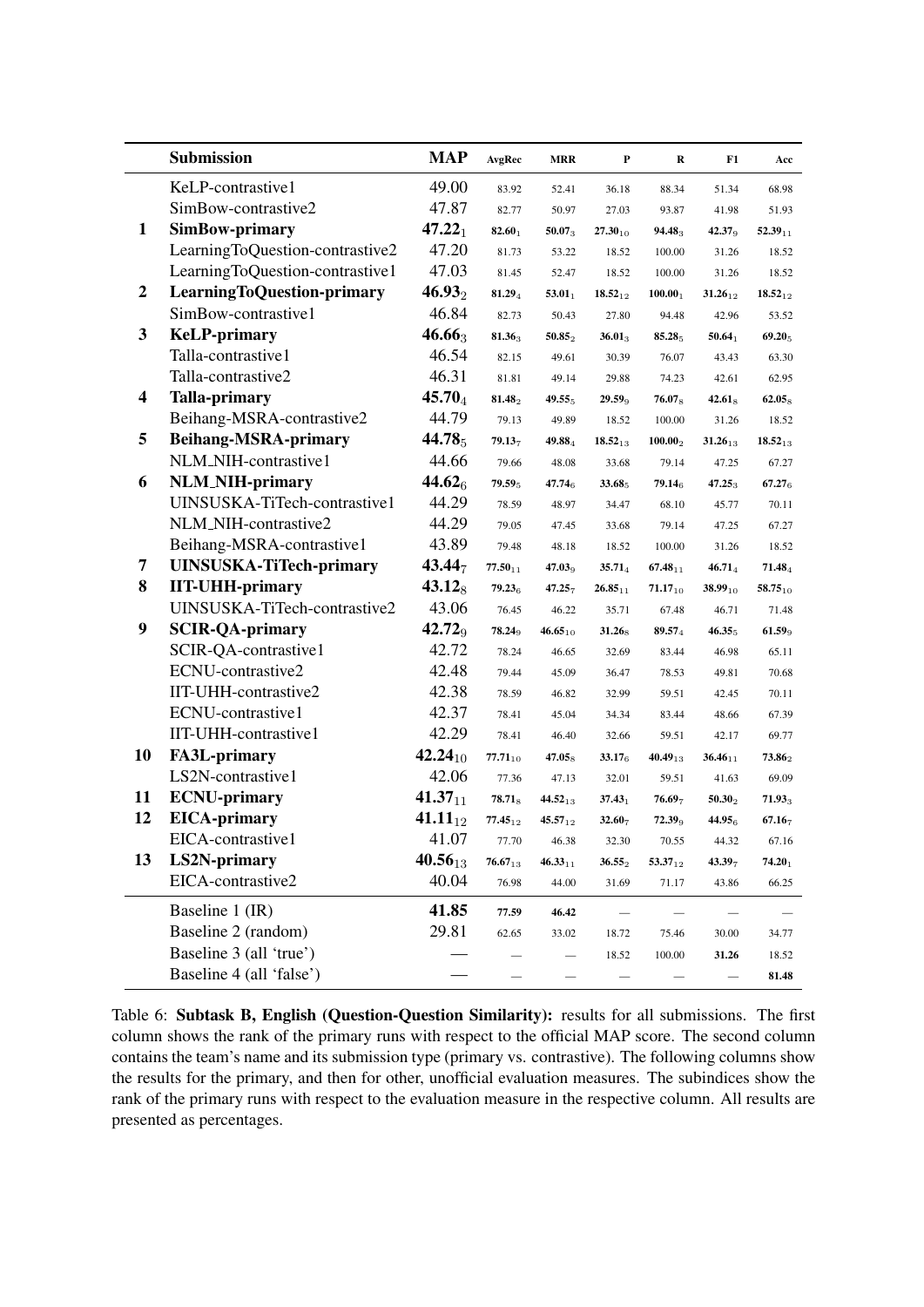<span id="page-20-0"></span>

|   | <b>Submission</b>        | <b>MAP</b>         | AvgRec             | <b>MRR</b>         | P                  | R                   | F1                 | Acc                |
|---|--------------------------|--------------------|--------------------|--------------------|--------------------|---------------------|--------------------|--------------------|
|   | bunji-contrastive2       | 16.57              | 30.98              | 17.04              | 19.83              | 19.11               | 19.46              | 95.58              |
| 1 | <b>IIT-UHH-primary</b>   | $15.46_1$          | $33.42_1$          | $18.14_1$          | $8.41_3$           | $51.22_3$           | 14.442             | 83.034             |
|   | IIT-UHH-contrastive1     | 15.43              | 33.78              | 17.52              | 9.45               | 54.07               | 16.08              | 84.23              |
| 2 | bunji-primary            | $14.71_2$          | 29.47 <sub>4</sub> | $16.48\degree$     | 20.26 <sub>1</sub> | $19.11_{4}$         | 19.67 <sub>1</sub> | 95.642             |
|   | EICA-contrastive1        | 14.60              | 32.71              | 16.14              | 10.80              | 9.35                | 10.02              | 95.31              |
| 3 | <b>KeLP-primary</b>      | $14.35_3$          | $30.74_2$          | $16.07_3$          | 6.48 <sub>5</sub>  | 89.02               | $12.07_{4}$        | 63.75 <sub>5</sub> |
|   | IIT-UHH-contrastive2     | 14.00              | 30.53              | 14.65              | 5.98               | 85.37               | 11.17              | 62.06              |
| 4 | <b>EICA-primary</b>      | $13.48_4$          | 24.446             | 16.044             | 7.694              | 0.41 <sub>6</sub>   | 0.776              | 97.08 <sub>1</sub> |
|   | ECNU-contrastive2        | 13.29              | 30.15              | 14.95              | 13.86              | 26.42               | 18.18              | 93.35              |
| 5 | *FuRongWang-primary      | $13.23_5$          | $29.51_3$          | 14.27 <sub>5</sub> | 2.80 <sub>6</sub>  | 100.00 <sub>1</sub> | 5.44 <sub>5</sub>  | 2.80 <sub>6</sub>  |
|   | EICA-contrastive2        | 13.18              | 25.16              | 15.05              | 10.00              | 0.81                | 1.50               | 97.02              |
| 6 | <b>ECNU-primary</b>      | 10.54 <sub>6</sub> | 25.565             | 11.09 <sub>6</sub> | $13.44_2$          | 13.82 <sub>5</sub>  | $13.63_3$          | $95.10_3$          |
|   | ECNU-contrastive1        | 10.54              | 25.56              | 11.09              | 13.83              | 14.23               | 14.03              | 95.13              |
|   | bunji-contrastive1       | 8.19               | 15.12              | 9.25               | 0.00               | 0.00                | 0.00               | 97.20              |
|   | Baseline 1 (IR)          | 9.18               | 21.72              | 10.11              |                    |                     |                    |                    |
|   | Baseline 2 (random)      | 5.77               | 7.69               | 5.70               | 2.76               | 73.98               | 5.32               | 26.37              |
|   | Baseline 3 (all 'true')  |                    |                    |                    | 2.80               | 100.00              | 5.44               | 2.80               |
|   | Baseline 4 (all 'false') |                    |                    |                    |                    |                     |                    | 97.20              |

Table 7: Subtask C, English (Question-External Comment Similarity): results for all submissions. The first column shows the rank of the primary runs with respect to the official MAP score. The second column contains the team's name and its submission type (primary vs. contrastive). The following columns show the results for the primary, and then for other, unofficial evaluation measures. The subindices show the rank of the primary runs with respect to the evaluation measure in the respective column. All results are presented as percentages. The system marked with a  $*$  was a late submission.

<span id="page-20-1"></span>

|   | <b>Submission</b>            | <b>MAP</b> | AvgRec             | <b>MRR</b>         | P                  | R                  | F1        | Acc       |
|---|------------------------------|------------|--------------------|--------------------|--------------------|--------------------|-----------|-----------|
| 1 | <b>GW_QA-primary</b>         | $61.16_1$  | 85.43 <sub>1</sub> | 66.85 <sub>1</sub> | $0.00_3$           | $0.00_3$           | $0.00_3$  | 60.772    |
|   | QU_BIGIR-contrastive2        | 59.48      | 83.83              | 64.56              | 55.35              | 70.95              | 62.19     | 66.15     |
|   | <b>QU_BIGIR-contrastive1</b> | 59.13      | 83.56              | 64.68              | 49.37              | 85.41              | 62.57     | 59.91     |
| 2 | <b>UPC-USMBA-primary</b>     | $57.73_2$  | 81.76 <sub>3</sub> | 62.88              | $63.41_1$          | $33.00\degree$     | $43.41_2$ | $66.24_1$ |
| 3 | <b>QU_BIGIR-primary</b>      | $56.69_3$  | 81.89              | $61.83_3$          | 41.59 <sub>2</sub> | 70.16 <sub>1</sub> | $52.22_1$ | $49.64_3$ |
|   | UPC-USMBA-contrastive1       | 56.66      | 81.16              | 62.87              | 45.00              | 64.04              | 52.86     | 55.18     |
|   | Baseline 1 (IR)              | 60.55      | 85.06              | 66.80              |                    |                    |           |           |
|   | Baseline 2 (random)          | 48.48      | 73.89              | 53.27              | 39.04              | 66.43              | 49.18     | 46.13     |
|   | Baseline 3 (all 'true')      |            |                    |                    | 39.23              | 100.00             | 56.36     | 39.23     |
|   | Baseline 4 (all 'false')     |            |                    |                    |                    |                    |           | 60.77     |

Table 8: Subtask D, Arabic (Reranking the correct answers for a new question): results for all submissions. The first column shows the rank of the primary runs with respect to the official MAP score. The second column contains the team's name and its submission type (primary vs. contrastive). The following columns show the results for the primary, and then for other, unofficial evaluation measures. The subindices show the rank of the primary runs with respect to the evaluation measure in the respective column. All results are presented as percentages.